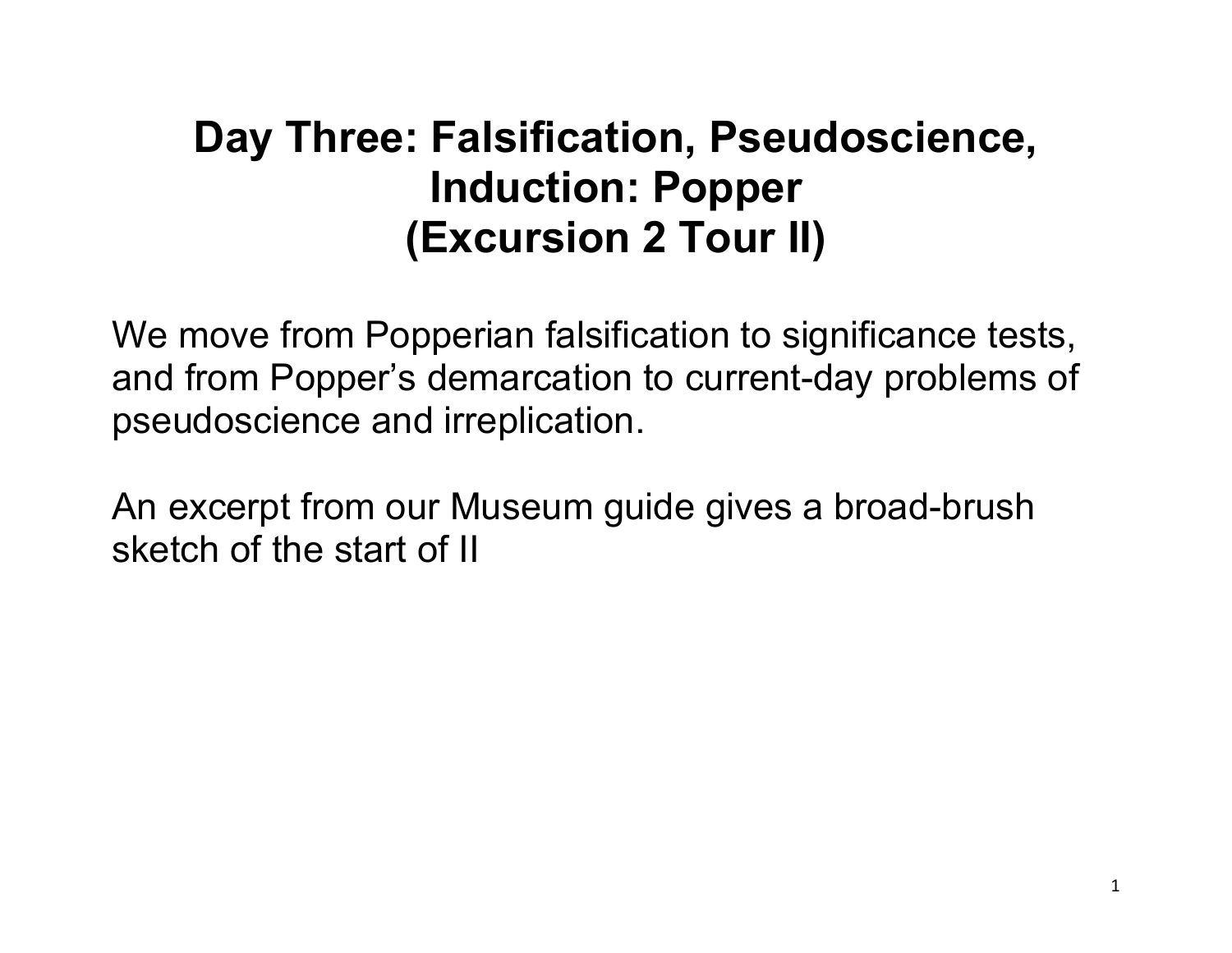Karl Popper had a brilliant way to "solve" the problem of induction: Hume was right that enumerative induction is unjustified, but science is a matter of deductive falsification. Science was to be demarcated from pseudoscience according to whether its theories were testable and falsifiable. A hypothesis is deemed severely tested if it survives a stringent attempt to falsify it. Popper's critics denied he could sustain this and still be a deductivist….. (SIST, p. 75)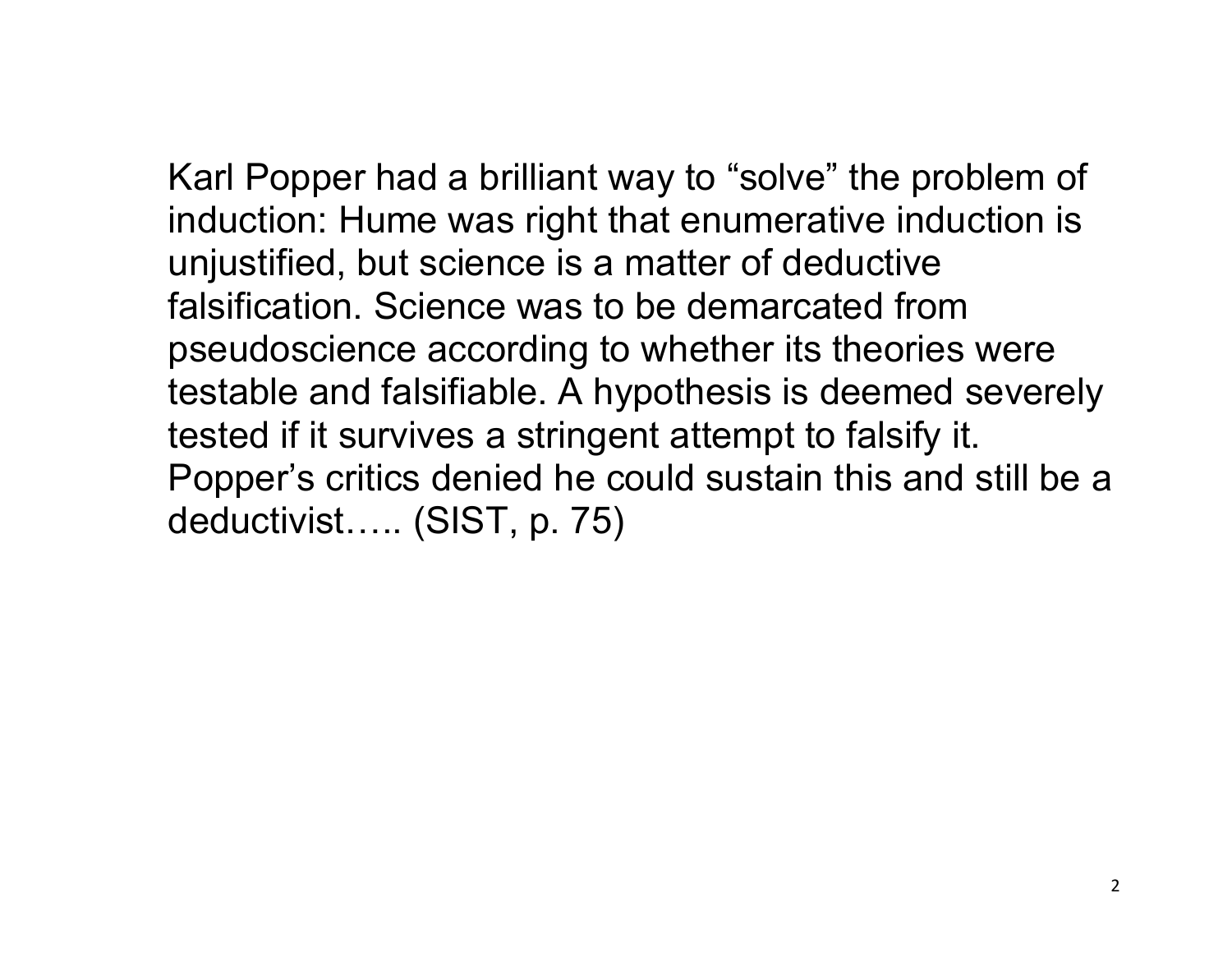### **2.3 Popper, Severity, and Methodological Probability**

Here's Popper's summary (drawing from Popper,

*Conjectures and Refutations*, 1962, p. 53):

- [Enumerative] induction…is a myth. It is neither a psychological fact...nor one of scientific procedure
- The actual procedure of science is to operate with conjectures…
- Repeated observation and experiments function in science as tests of our conjectures or hypotheses, i.e., as attempted refutations
- [It is wrongly believed that using the inductive method can] *serve as a criterion of demarcation between science and pseudo-science*. …None of this is altered in the least if we say that induction makes theories only probable.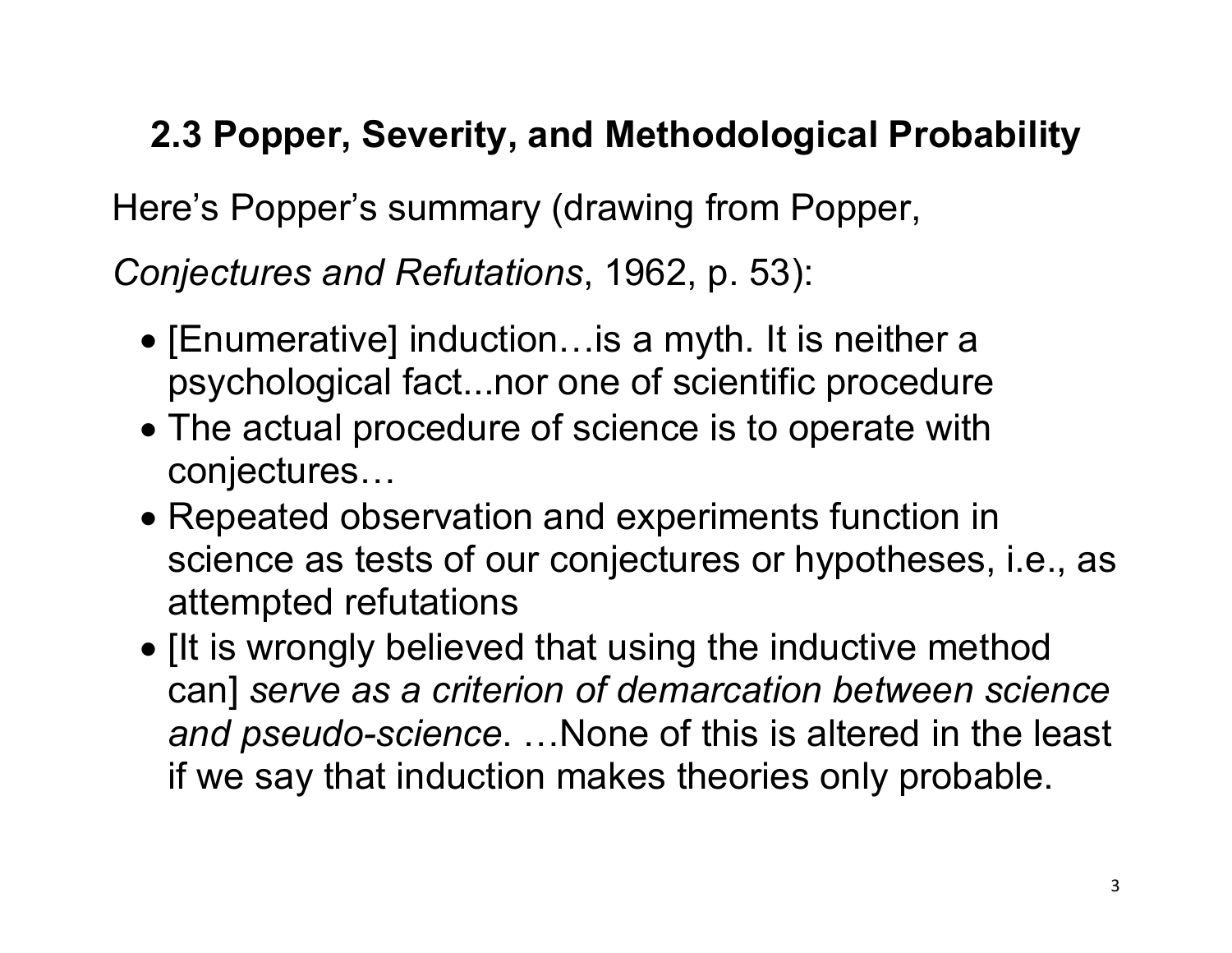*The themes are well known, but I want to revisit them for getting at key issues in the statistical crisis of science*

*Conjecture and Refutation*. The problem of induction is a problem only if it depends on an unjustifiable procedure such as enumerative induction. *(SIST p. 76)*

- Popper denies scientists were in the habit of inductively enumerating.
- It doesn't even hold up on logical grounds: "another instance of an A that is a B" assumes a conceptual classification scheme.
- The actual procedure for learning in science is to operate with conjectures in which we then try to find weak spots and flaws.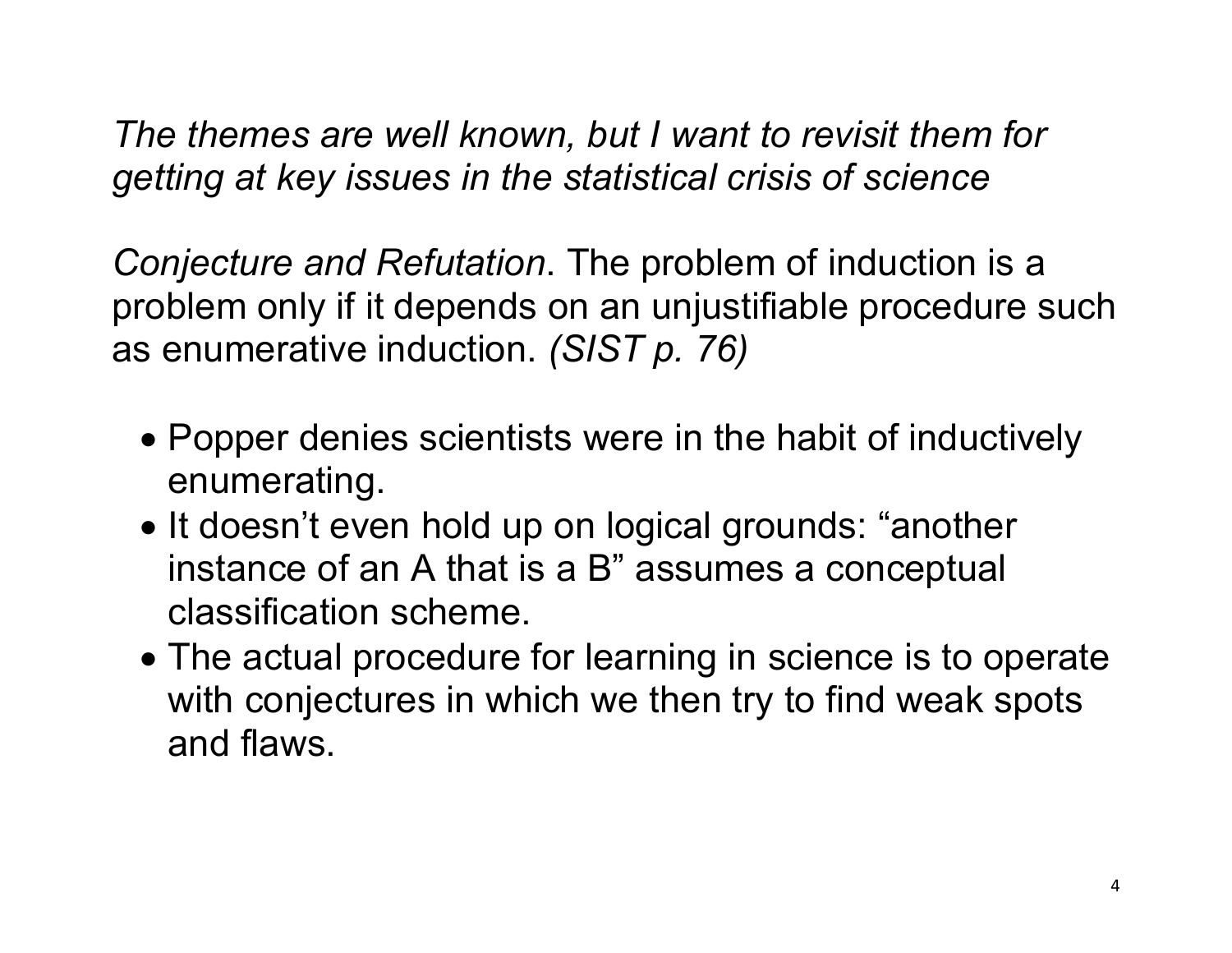• Deductive logic is needed to draw out the remote logical consequences that we actually have a shot at testing (ibid., p. 51).

*Methodological Probability.* A valuable idea to take from Popper is that probability in learning attaches to a method of conjecture and refutation, to testing: it is *methodological probability* (p. 80)

An error probability is a special case of a methodological probability.

We want methods with a high probability of teaching us (and machines) how to distinguish approximately correct and incorrect interpretations of data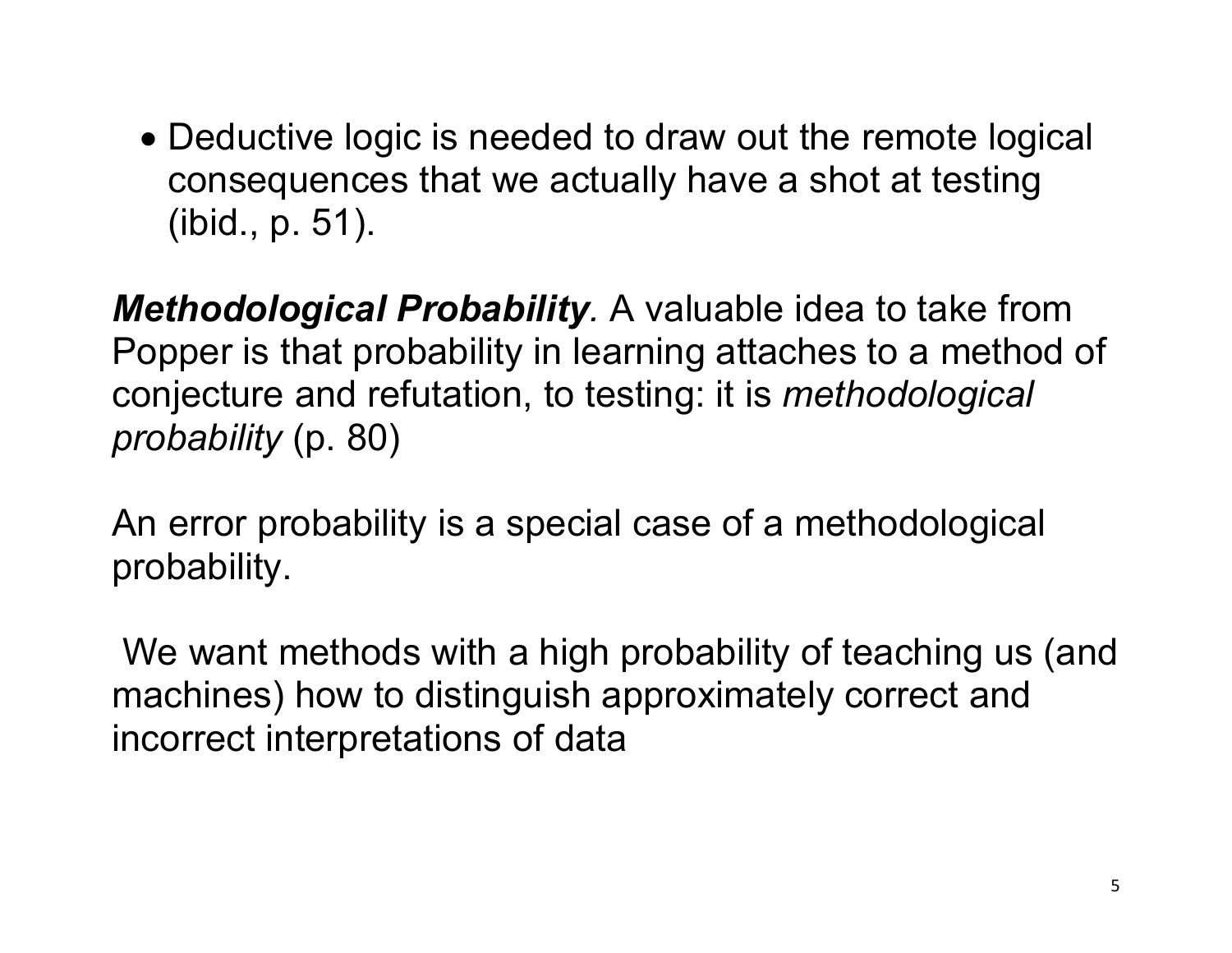**"epistemology" vs "variability" shoehorn:** The choices for probability commonly offered are stark: "in here" (beliefs ascertained by introspection) or "out there" (frequencies in long-runs, or chance mechanisms).

We reject this (Excur 1, Souv. (D)).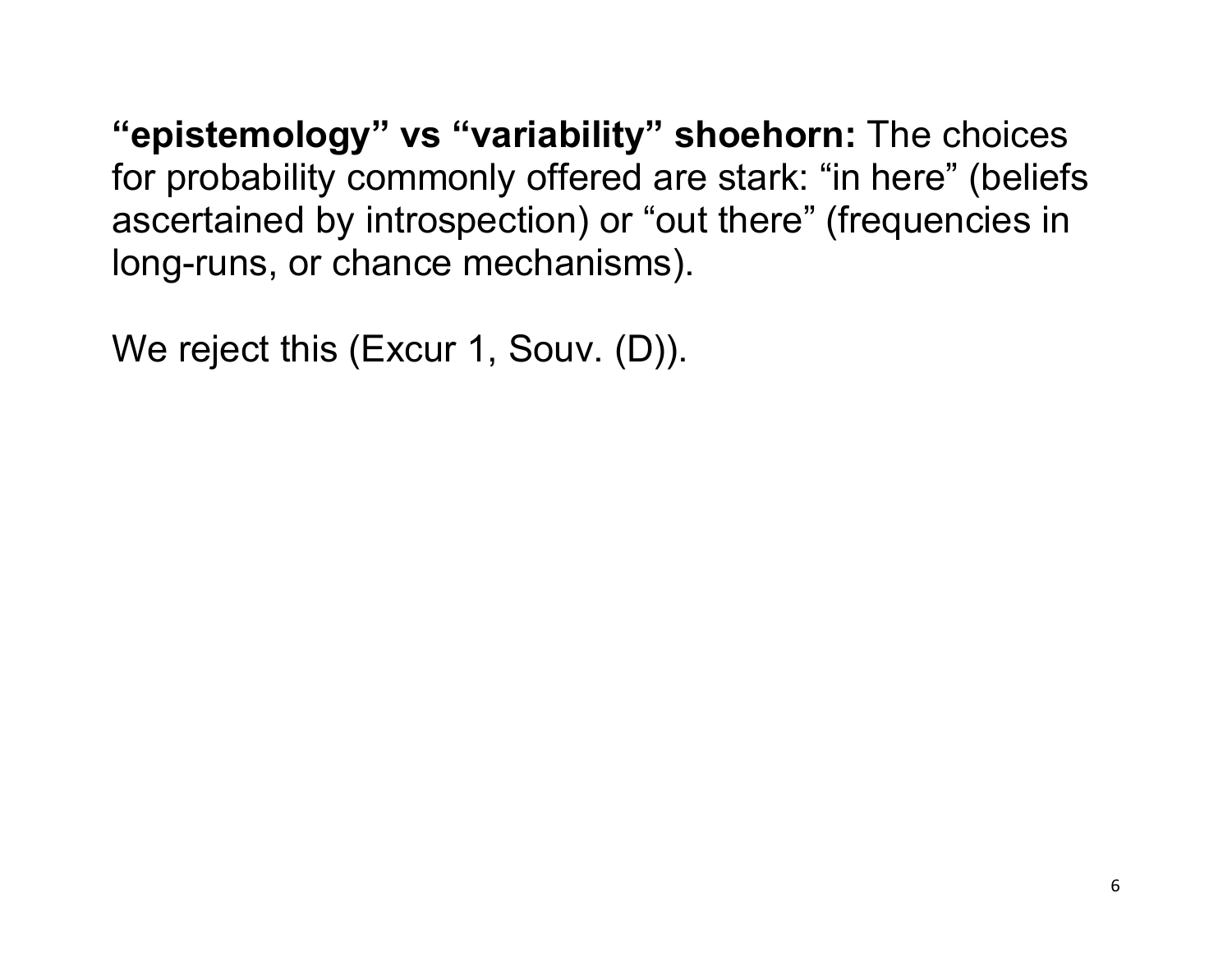Falsification is rarely deductive (outside of philosophy classes: all swans are white)

Though there are analogous cases, I will argue, in testing assumptions

How can good science be all about falsification? My answer is: we can erect reliable rules for falsifying claims with severity (corroborate their denials, p. 81)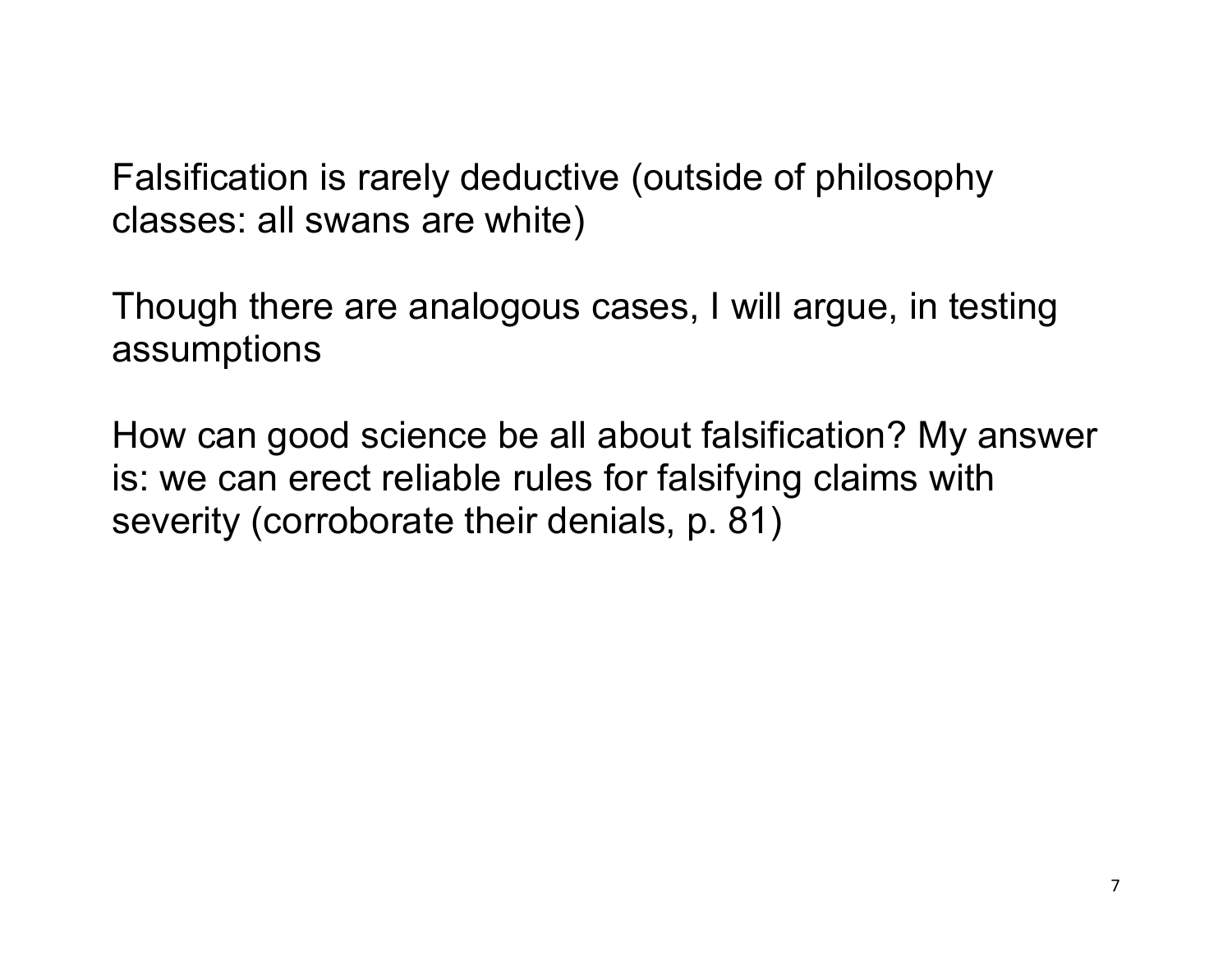### **Kuru (which means "shaking") SIST p. 81**

Widespread among the Fore people of New Guinea,1960s.

- In around 3-6 months, victims go from unsteady gait to severe tremors, outbursts of laughter to inability to swallow and death.
- Kuru, and (what we now know to be) related diseases, e.g., Mad Cow, Crutzfield Jacobs, scrapie) are "spongiform" diseases: the brains of their victims have small holes giving them a spongy appearance.
- Kuru clusters within families, in particular among women and their children, or elderly parents.
- They began to suspect transmission was through mortuary cannibalism by the maternal kin (this was a main source of meat permitted women, and was also a way of honoring the dead).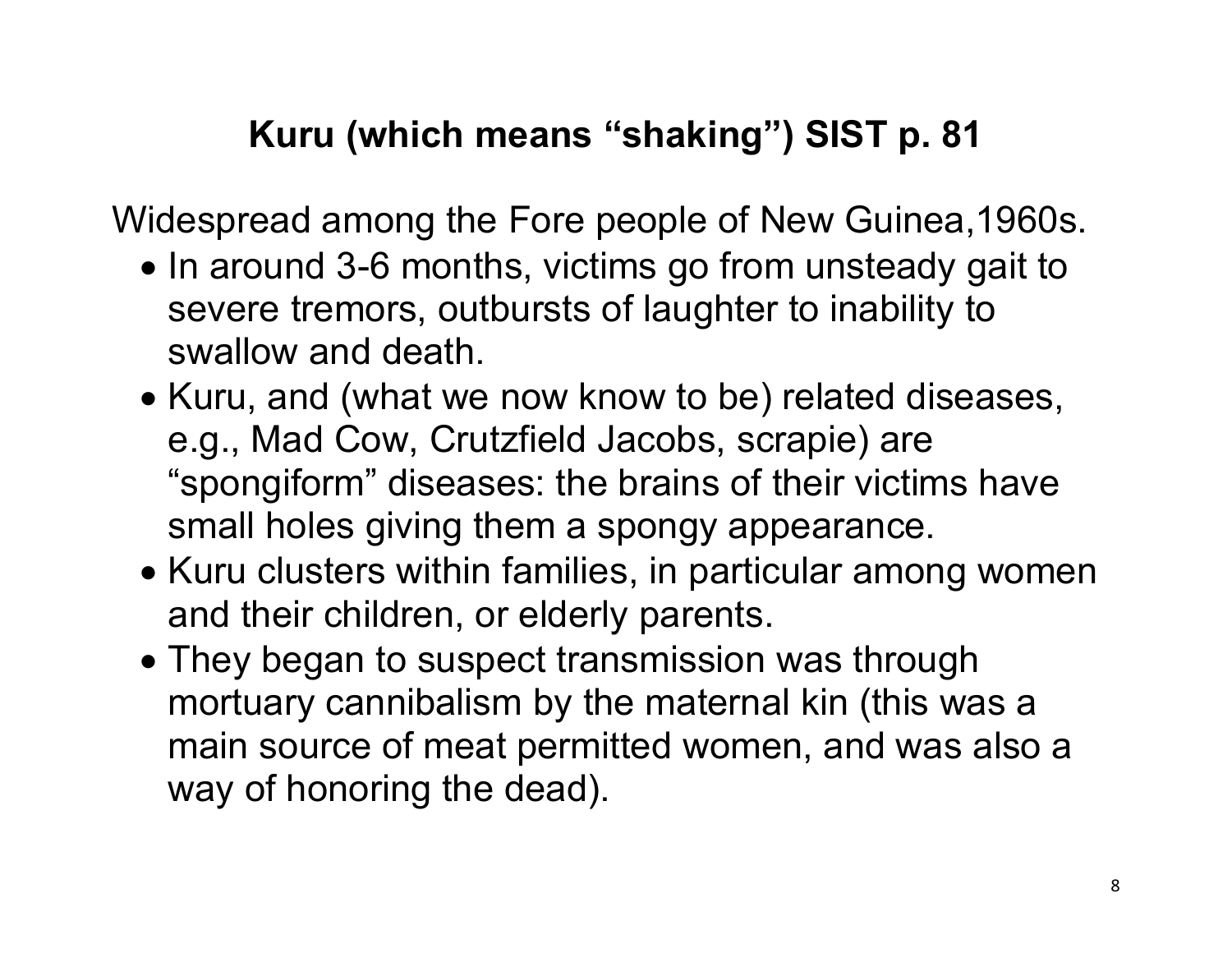• Ending these cannibalistic practice eradicated the disease

No one expected revolutionary implications: that discovering its cause would falsify an established theory that only viruses and bacteria could be infectious (central dogma of biology):

H: All infectious agents have nucleic acid.

Any infectious agent free of nucleic acid would be *anomalous* for *H–*meaning it goes against what *H* claims.

The anomaly: kuru is transmitted by a protein alone, by changing a normal protein shape into an abnormal fold.

Stanley Prusiner called the infectious protein a prion.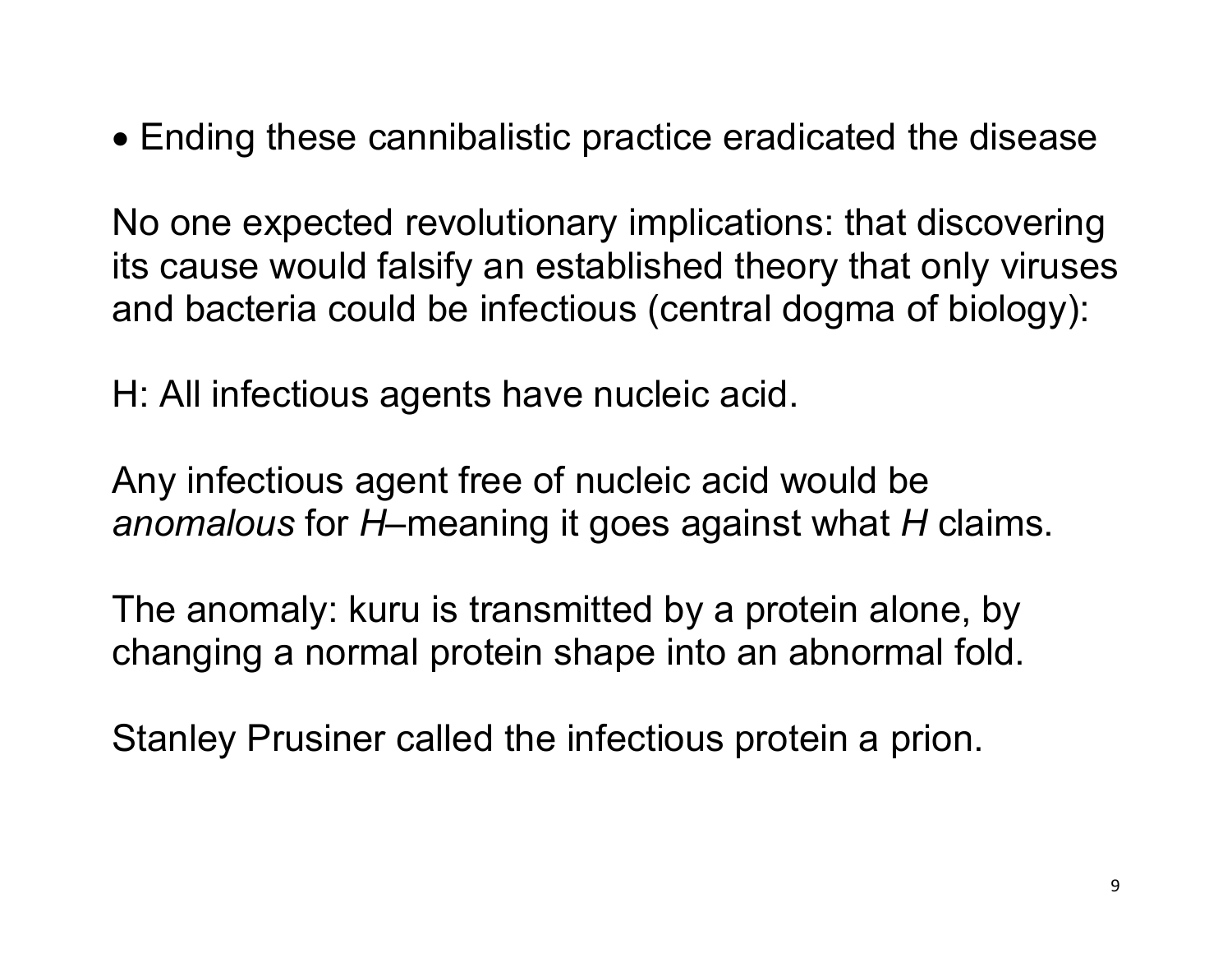A separate step is required to decide when *H*'s anomalies should count as falsifying *H*.

It's necessary to adequately pinpoint blame for anomalies: *Duhemian* problems

The anomalous effect is actually a hypothesis, as Popper admits: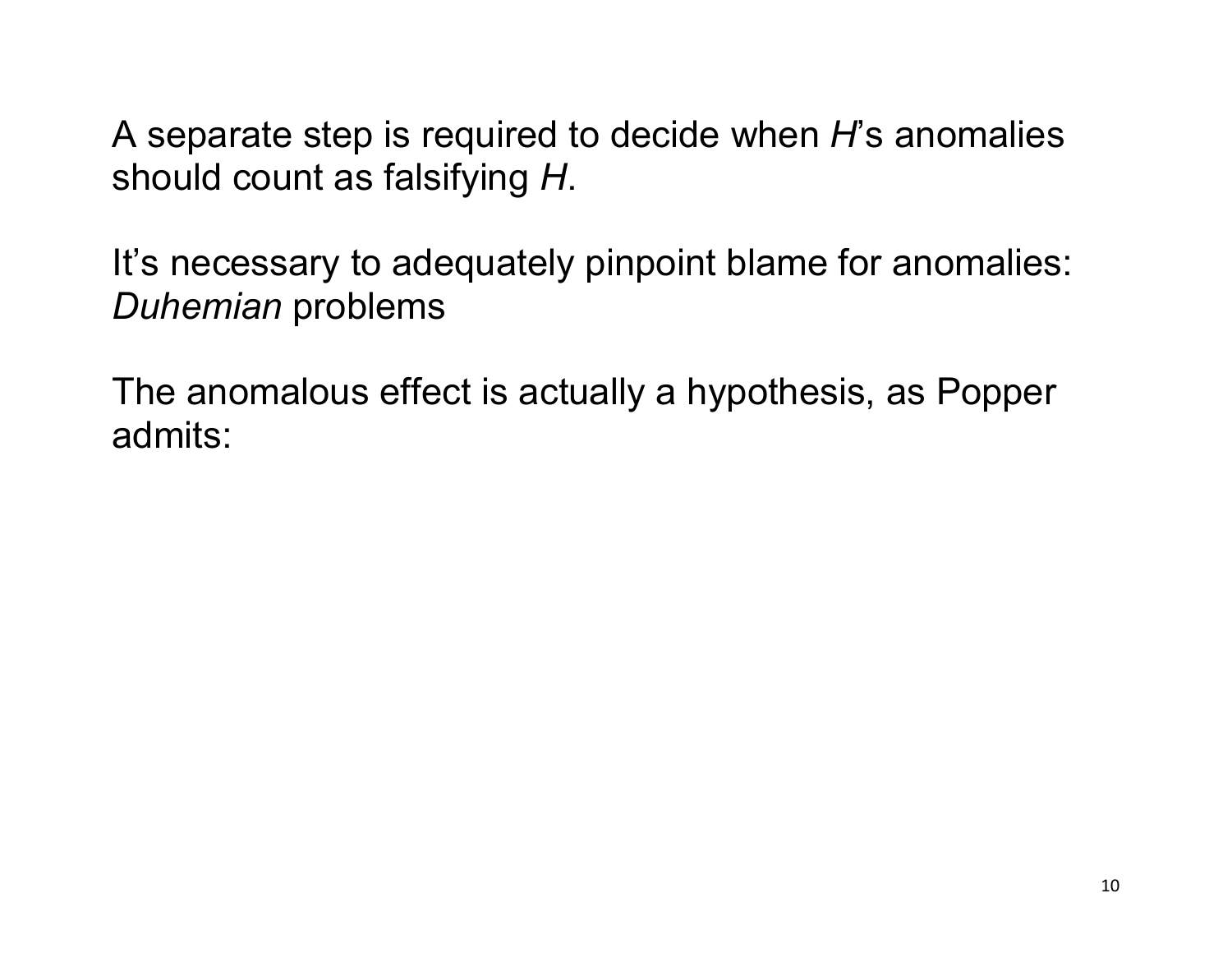**We say that a theory is falsified** only if we have accepted basic statements which contradict it…This condition is necessary, but not sufficient; for we have seen that nonreproducible single occurrences are of not sigf nificance to science…We shall take it as falsified **only if we discover a reproducible effect which refutes the theory. …we only accept the falsification if a low level empirical hypothesis which describes such an effect is proposed and corroborated.** (Popper 1959, 86) (see also pp 82-3 in SIST)

( $\sim$  to Fisher's "we need not an isolated result")

We need a falsifying hypothesis (typically statistical): a hypothesis inferred to falsify some other claim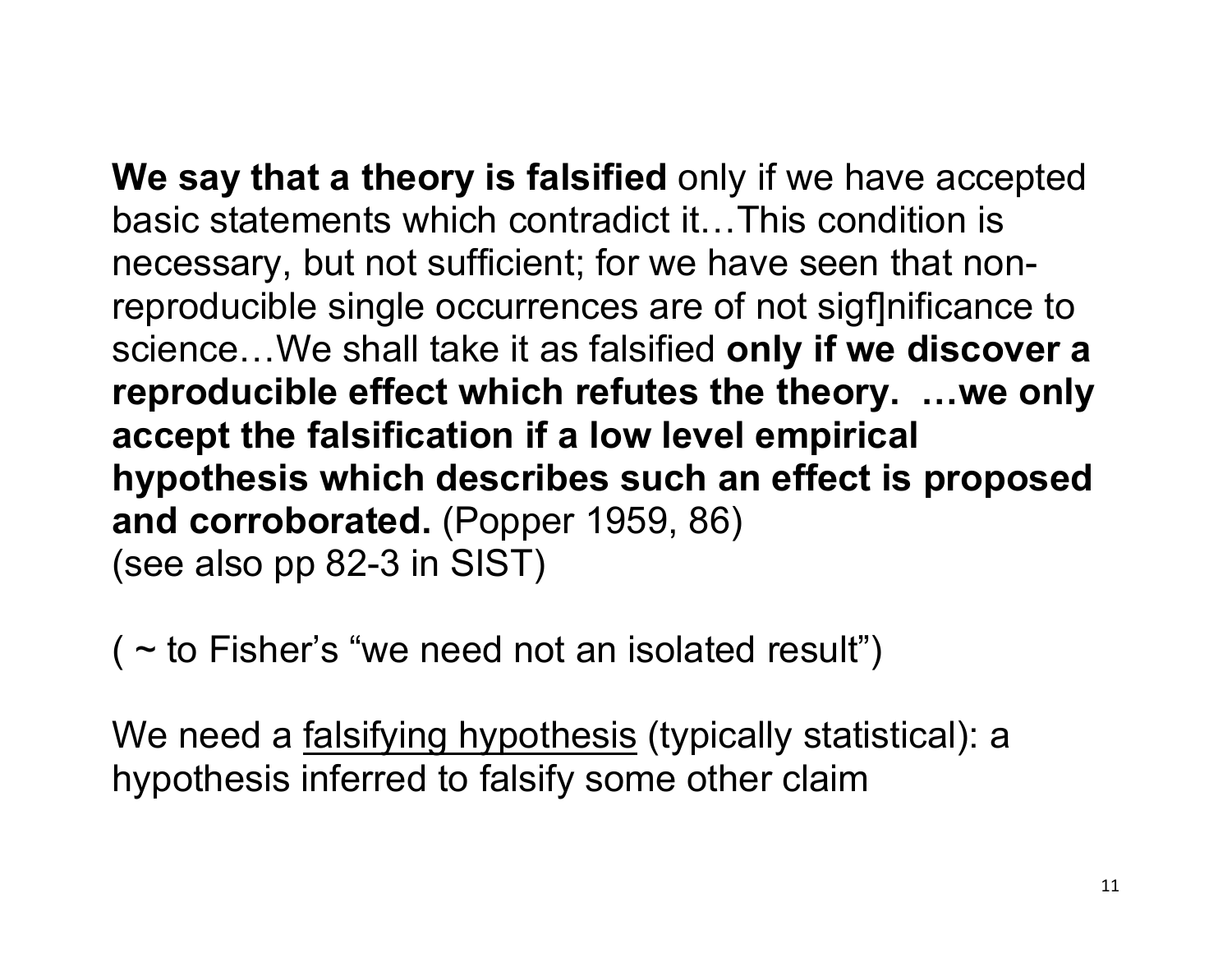This is problematic for Popper because Popperians say they never have to justify a claim as true or reliable

He cannot say a method is probative or severe because that would mean it was reliable: "a whiff of induction", though not inductive enumeration

That means you can't be a falsificationist and remain a strict deductivist: the falsifying hypothesis involves an evidence transcending (inductive) statistical inference

The discovery of prions led to a "revolution" in molecular biology, Prusiner gets a Nobel prize in 1997.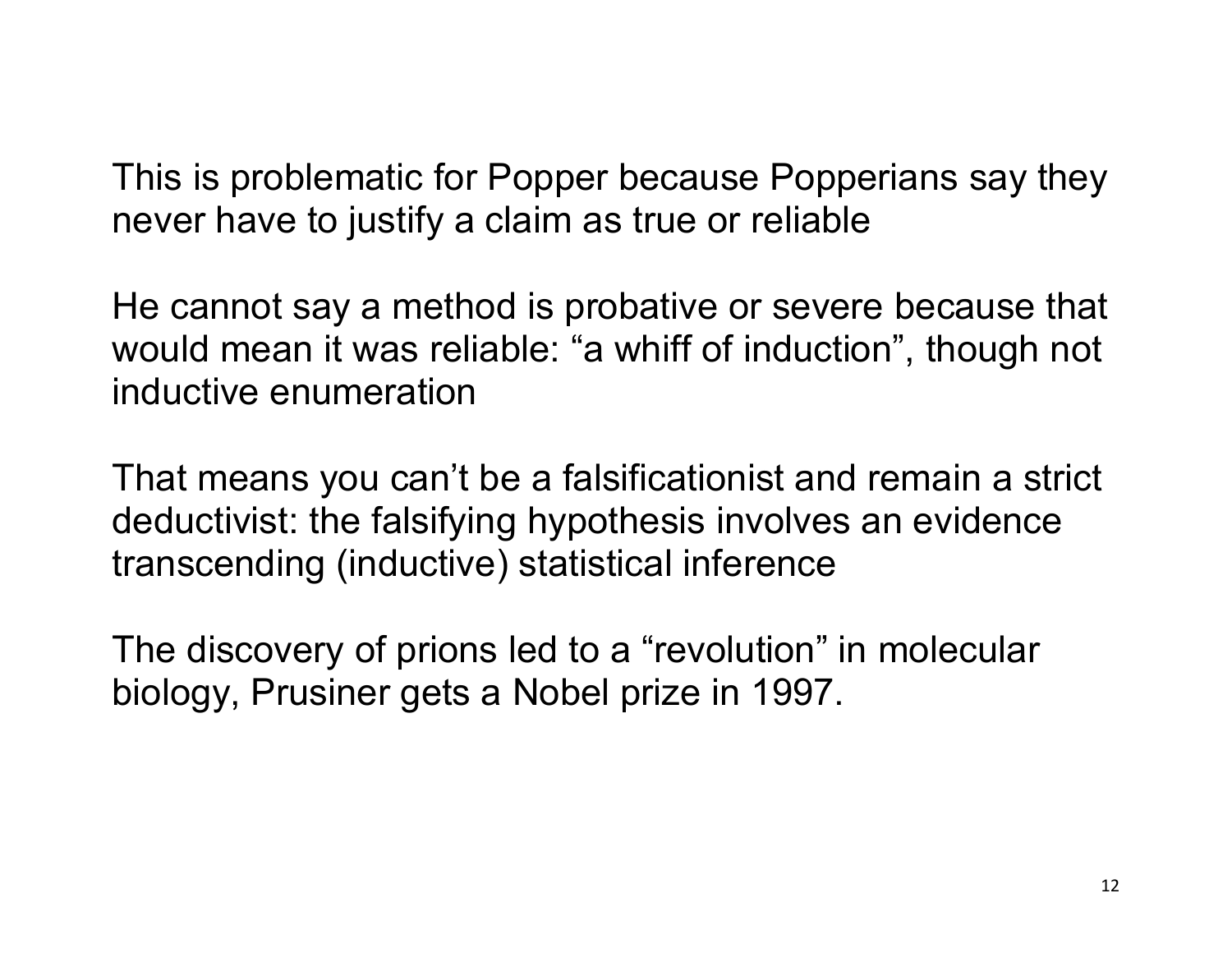### **Two Options Given Hume's Problem:** (p. . 45)

- We obtain knowledge non-inductively (a way other than enumerative induction).
- We obtain knowledge by induction and thus by a logically invalid and rationally unjustifiable procedure.

Hume chooses option 2 and concludes that knowledge is just belief based on habit.

Popper wants to take the first option

He claims it's "rational" to accept falsifying hypotheses even though we don't infer them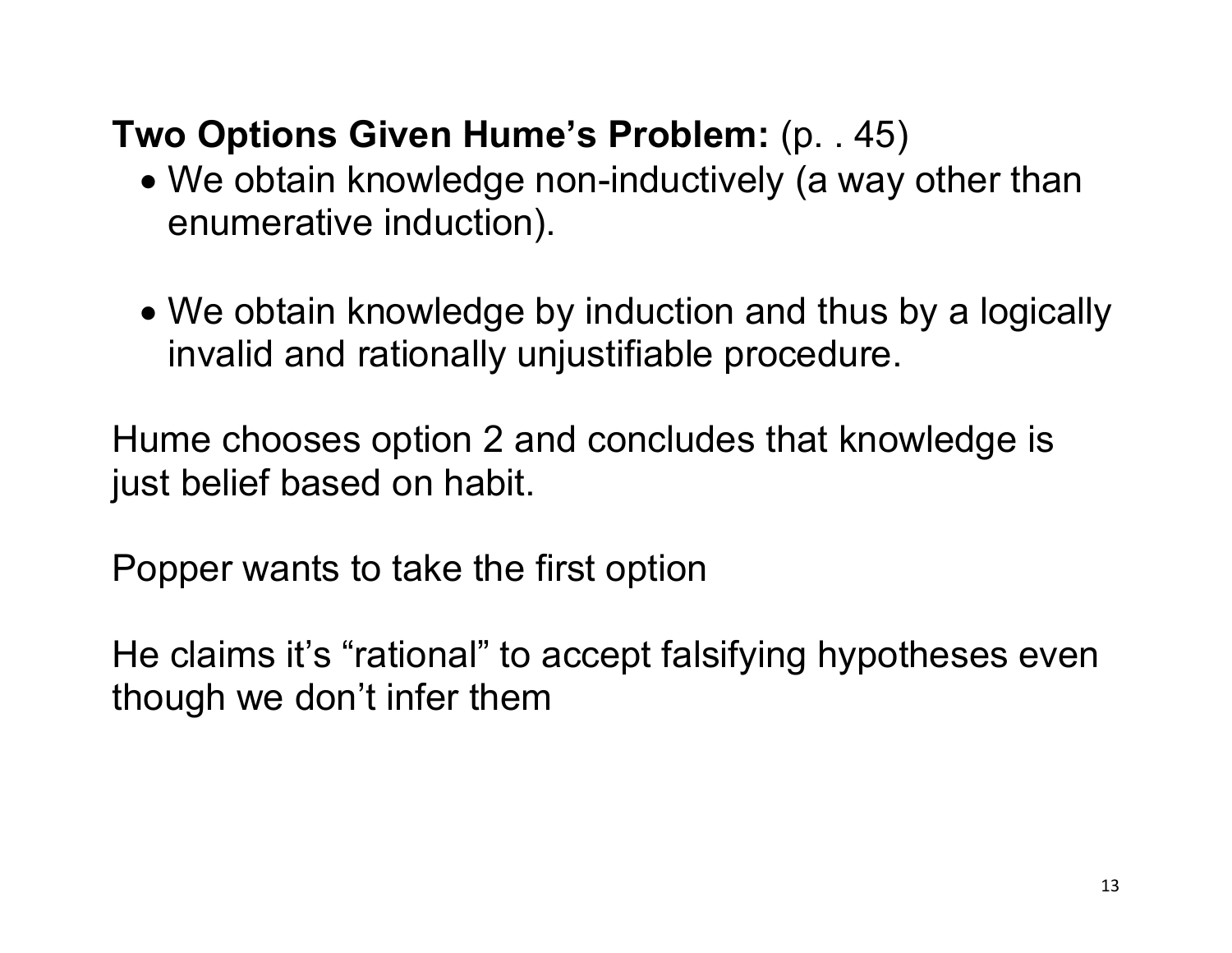(p. 51) Hume said our beliefs in regularities are irrational he's right if he means we can't prove them true or probable; however, if belief includes our critical acceptance of scientific theories, a tentative acceptance combined with an eagerness to revise the theory if we design a test it cannot pass, then (Hume was wrong, there's nothing irrational in accepting such a theory, in preferring it or in relying on for practical purposes on well-tested theories.

# **Why?**

Because no more rational course of action is open to us. p. 51 "Assume we have made it our task to live in this unknown world of ours; …" nothing "safer" than accepting the "best tested" theory. (Is this convincing?)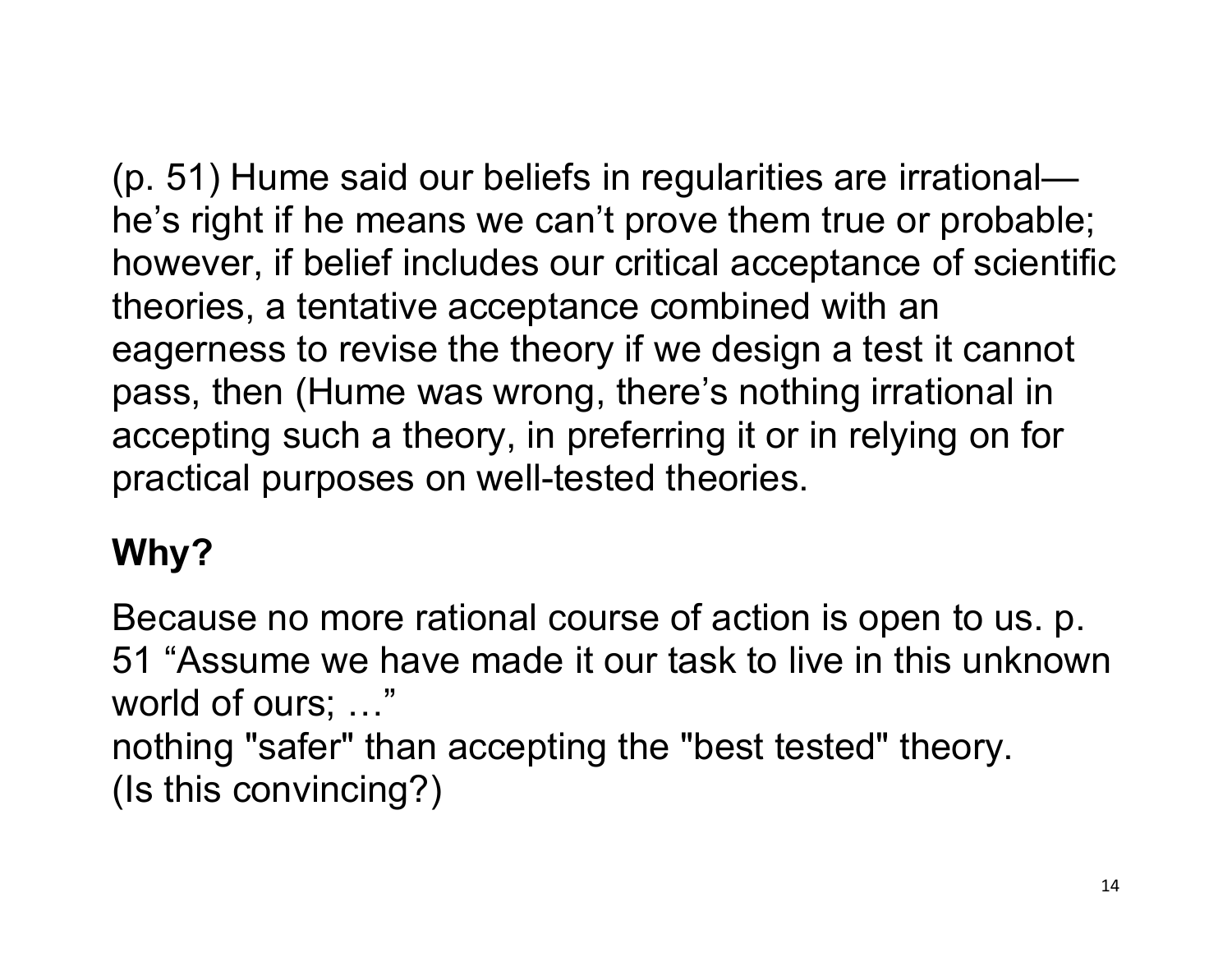Likewise, you can't really solve Duhem, you accept or "prefer" (as Popper said) the large scale research program or paradigm as a whole.

I only recently came across a remark: (SIST, p. 85) [W]e can be reasonably successful in attributing our refutations to definite portions of the theoretical maze. (For we *are* reasonably successful in this–a fact which must remain inexplicable for one who adopts Duhem's and Quine's view on the matter) (1962, p. 243).

That doesn't mean Popper's account solves it.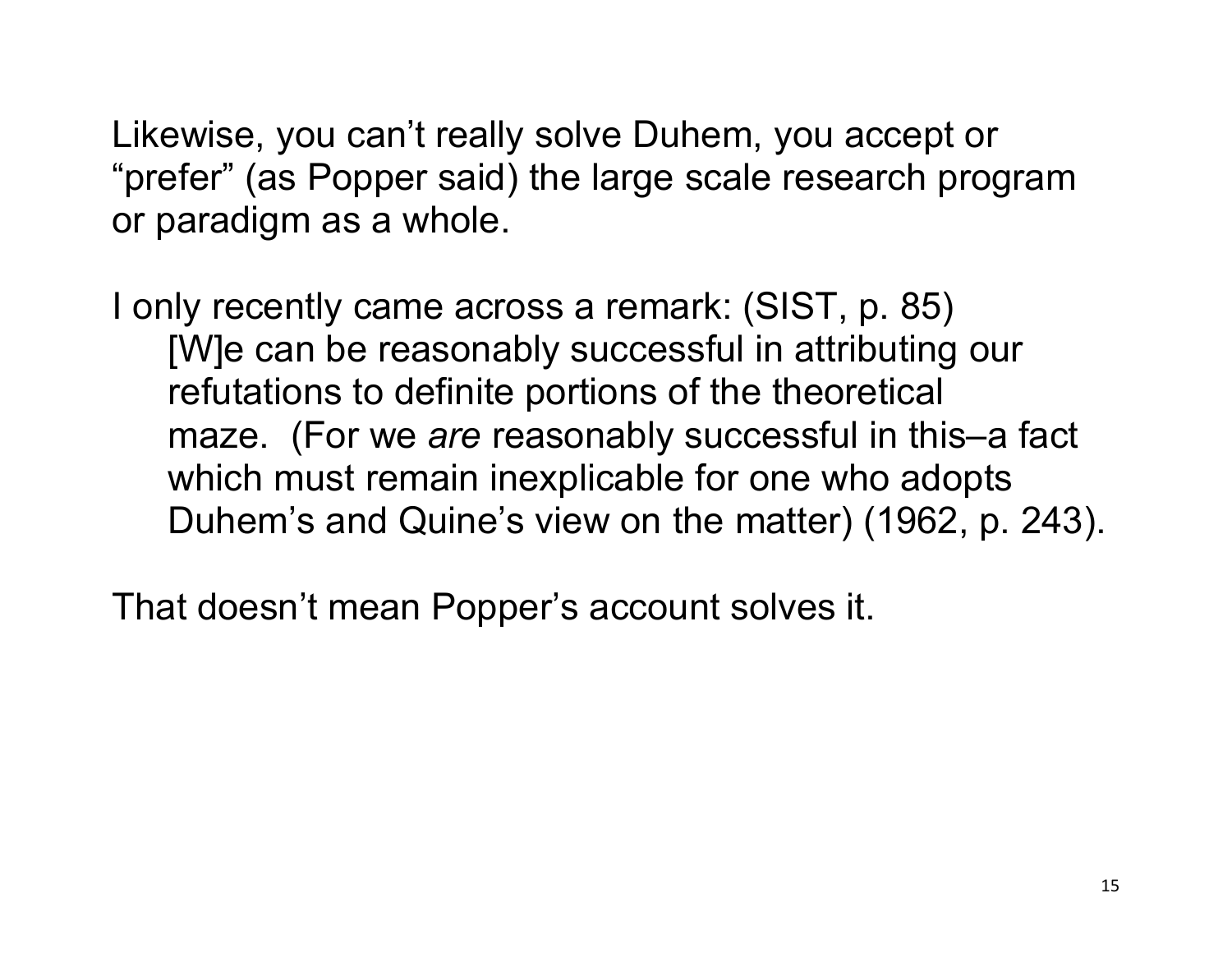Falsifying the central dogma of biology (infection requires nucleic acid) involved no series of conjunctions from *H* down to observations, but moving from *the bottom up*, as it were.

- prions are not eradicated with techniques known to kill viruses and bacteria (e.g., UV irraditation, boiling, hospital disinfectants, hydrogen peroxide, and much else).
- If it were a mistake to regard prions as having no nucleic acid, then at least one of these known agents would have eradicated it
- prions are deactivated with substances known to kill proteins.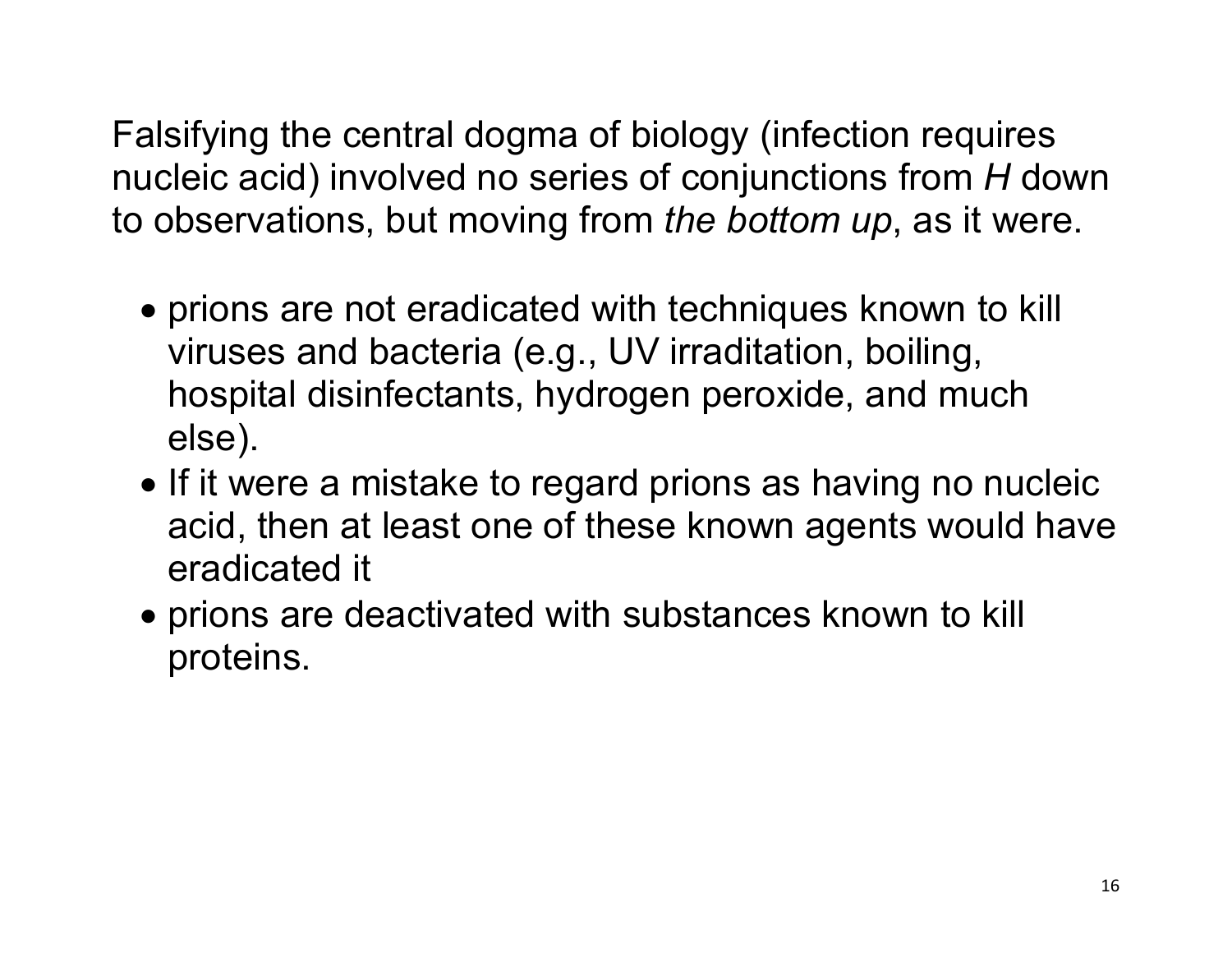## **Popper concluded (36):**

- 1. It is easy to obtain confirmations, if we look for them.
- 2. **Confirmations should only count if they are the result of risky predictions, if without the theory, we should have expected an event incompatible with the theory.**
- 3. Every good theory is a prohibition, the more it forbids, the better it is.
- 4. A theory that is not refutable by any conceivable event is not scientific. Irrefutability is not a virtue.
- 5. Every genuine test of a theory is an attempt to falsify it or refute it. There are degrees of testability.
- 6. **Confirming evidence should not count except when it is the result of a genuine test of the theory—it must be able to be presented as a serious but unsuccessful attempt to falsify it (corroborating evidence).**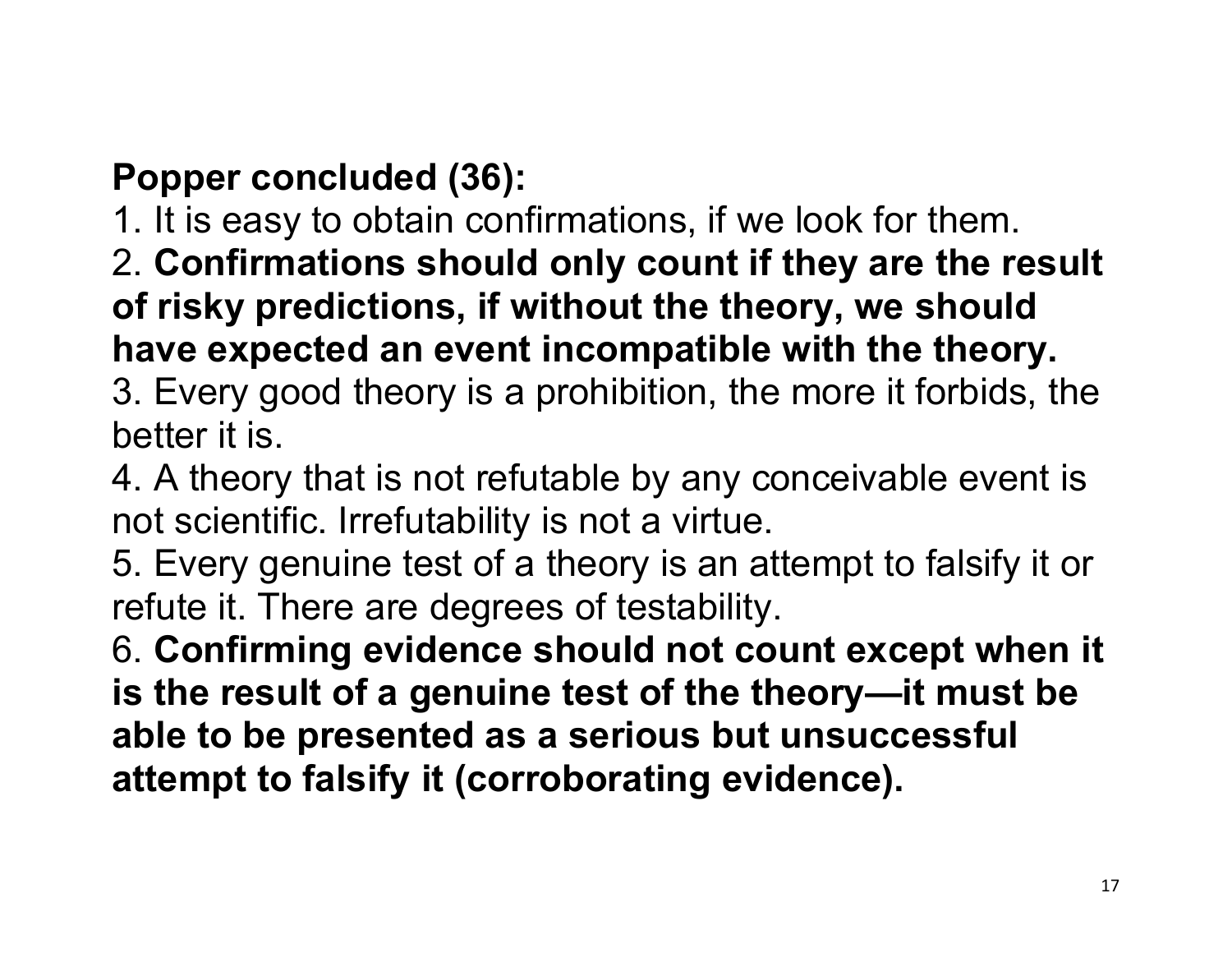7. Some testable theories when found false are upheld by their admirers, e.g., by introducing *ad hoc* some auxiliary assumptions or reinterpreting it *ad hoc* so that it escapes refutation. The price paid is to destroy or lower the scientific status of the theory.

But #2, and #6 include a positive side….how can Popper argue for them? #2 Is Popper's definition of novelty (prediction)

(Note souvenirs pp 86-7)

With #7, we get to demarcation: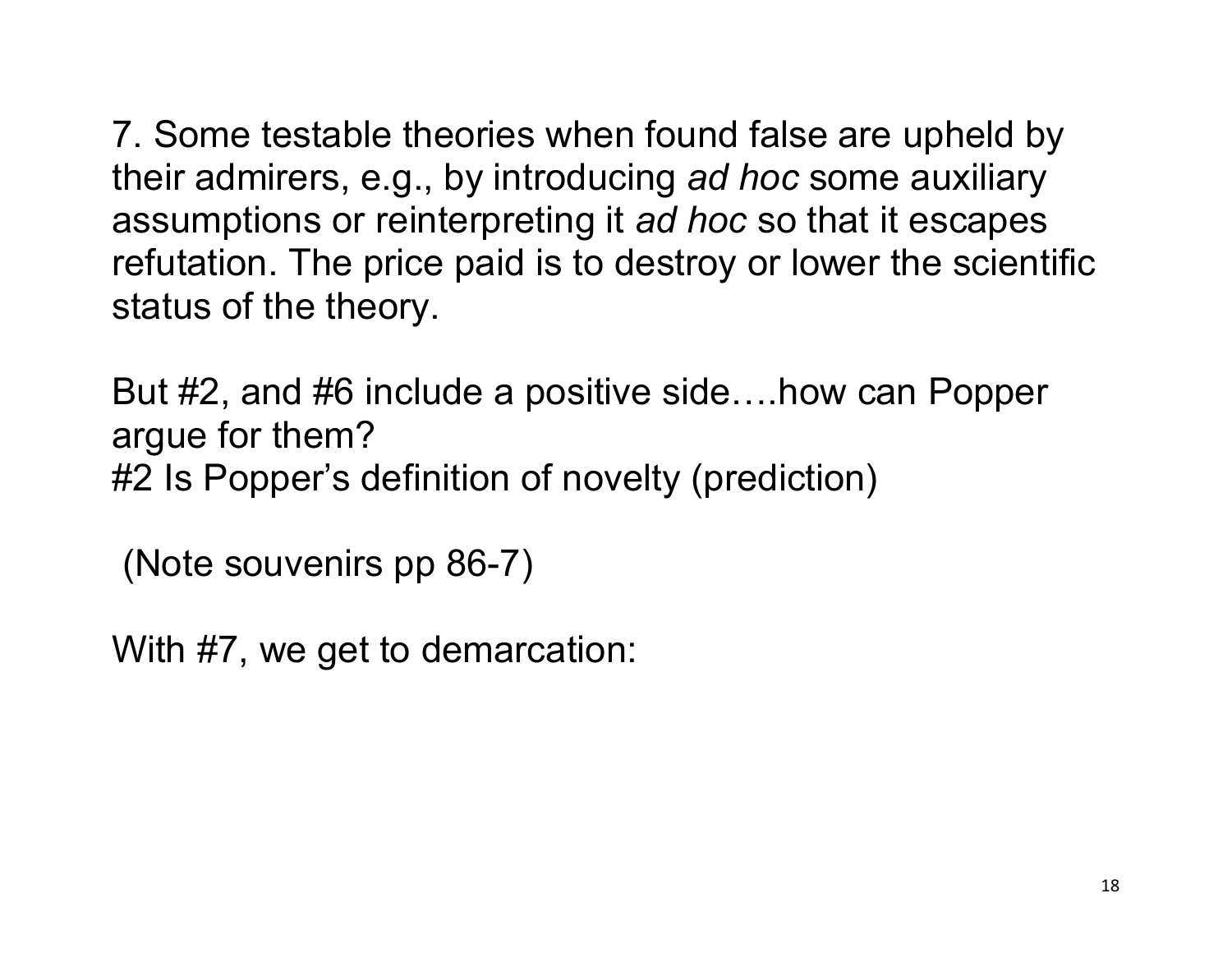#### **Exhibit (vi) Revisiting Popper's Demarcation**

Popper always puts the weight on the theory to be scientific and testable; I think he should put it on the inquiry or test.

- We want to distinguish meritorious modes of inquiry from those that are BENT.
- If the test methods enable *ad hoc* maneuvering, sneaky face-saving devices, then the inquiry is unscientific.
- Despite being logically falsifiable, theories can be *rendered immune from falsification*.
- Adhering to a falsified theory no matter what is poor science.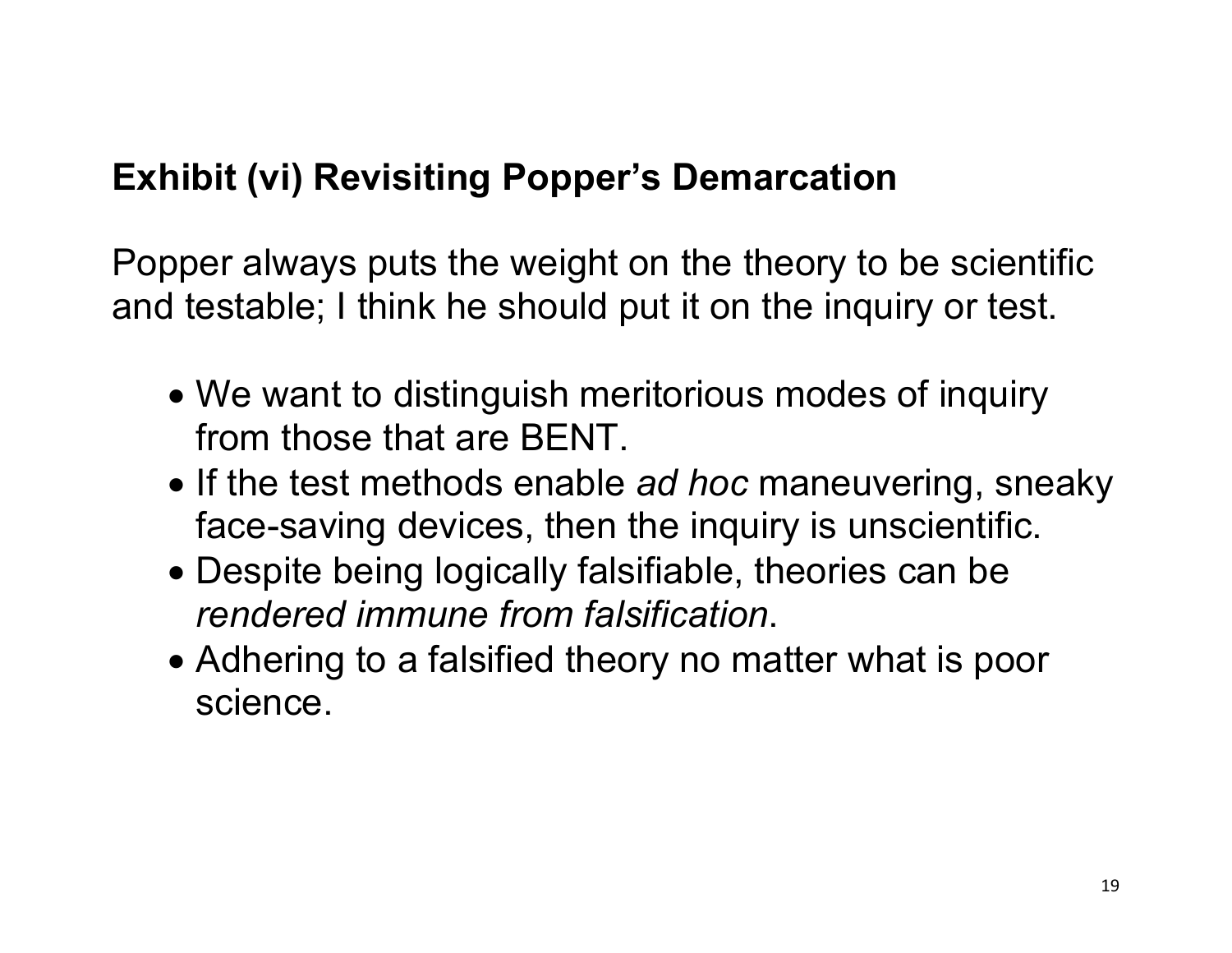• Some areas have so much noise and/or flexibility that they can't or won't distinguish warranted from unwarranted explanations of failed predictions.

Demarcation (SIST, p. 89)

*A scientific inquiry or test must:*

- block inferences that fail the minimal requirement for severity
- be able to embark on a reliable probe to pinpoint blame for anomalies (and use the results to replace falsified claims and build a repertoire of errors).

The parenthetical remark isn't absolutely required, but is a feature that greatly strengthens scientific credentials.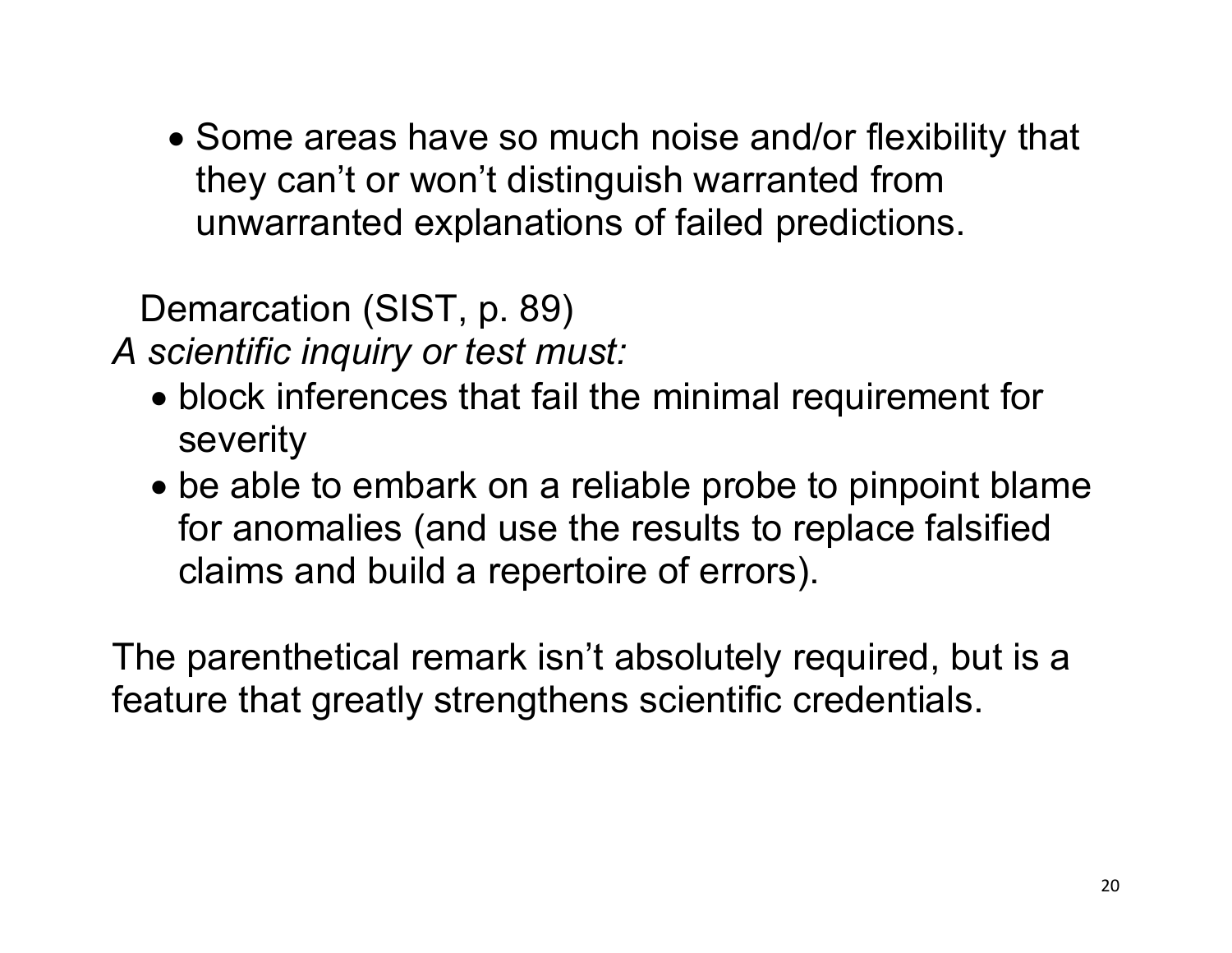The ability or inability to pin down the source of failed replications–a familiar occupation these days–speaks to the scientific credentials of an inquiry.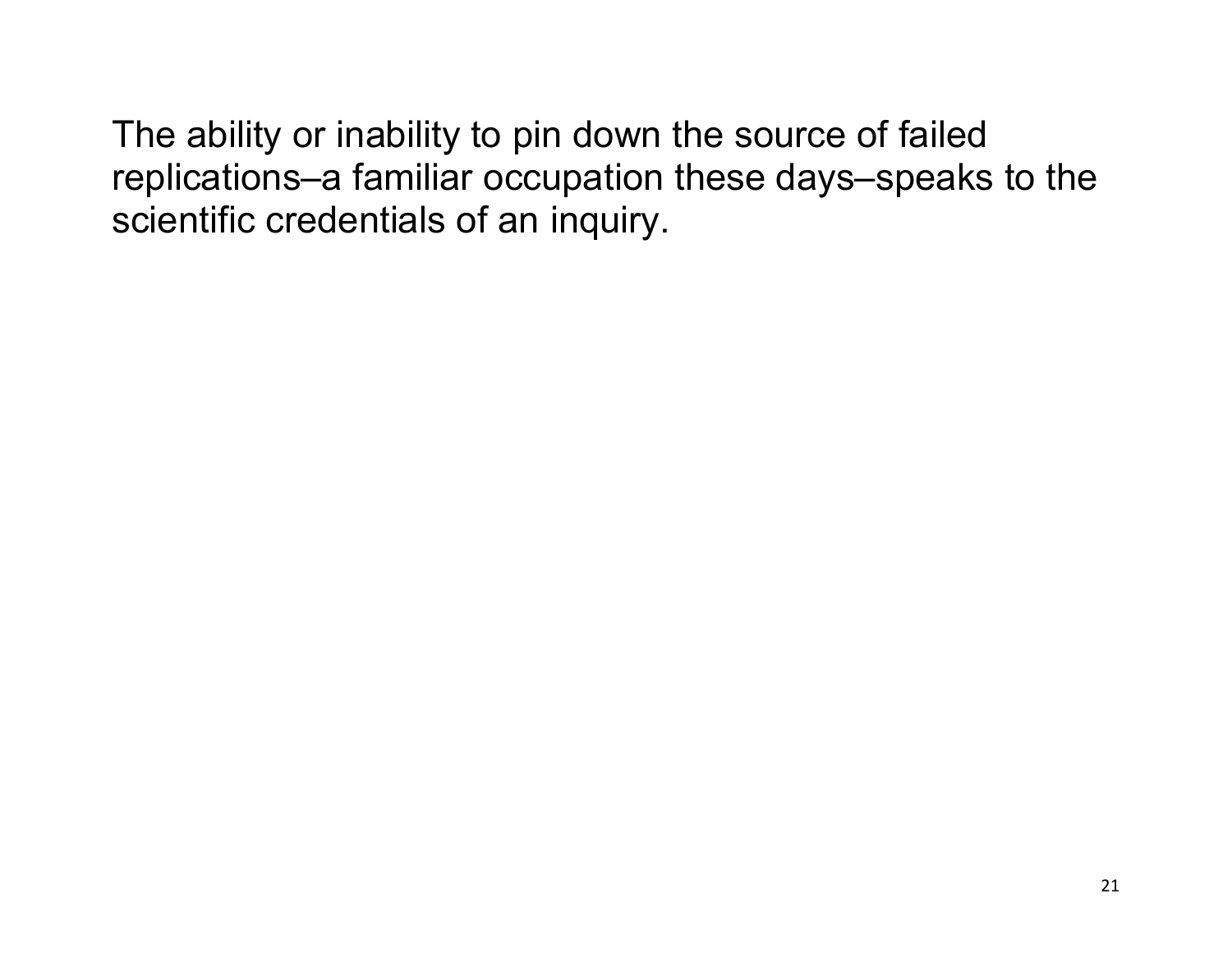2.4 Novelty and Severity (SIST p. 89)

According to modern logical empiricist orthodoxy, in deciding whether hypothesis *h* is confirmed by evidence *e*, …we must consider only the statements *h* and *e*, and the logical relations between them. It is quite irrelevant whether *e* was known first and *h* proposed to explain it, or whether *e* resulted from testing predictions drawn from *h*. (Musgrave 1974, p. 2)

Statistician Keynes likewise held that the "…question as to whether a particular hypothesis happens to be propounded before or after examination of [its instances] is quite irrelevant (Keynes, 1921/1952, p. 305).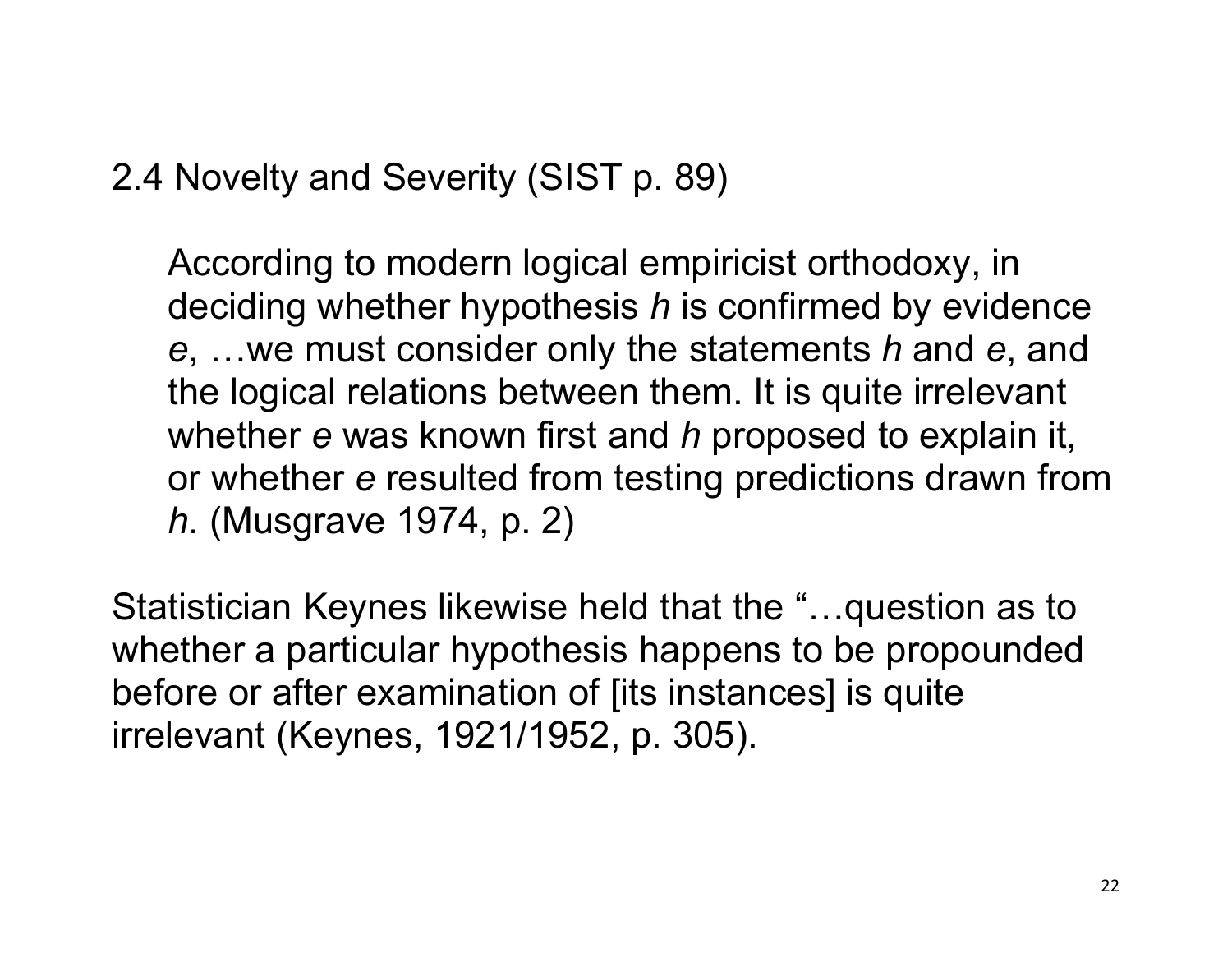Logics of confirmation ran into problems because they insisted on purely formal or syntactical criteria of confirmation that, like deductive logic, "should contain no reference to the specific subject matter" (Hempel, 1945, p. 9) in question.

The Popper-Lakatos school attempts to avoid these shortcomings by means of novelty requirements: *Novelty Requirement*: for data to warrant a hypothesis *H* requires not just that (i) *H* agree with the data, but also (ii) the data should be novel or surprising or the like.

For decades Popperians squabbled over how to define novel predictive success.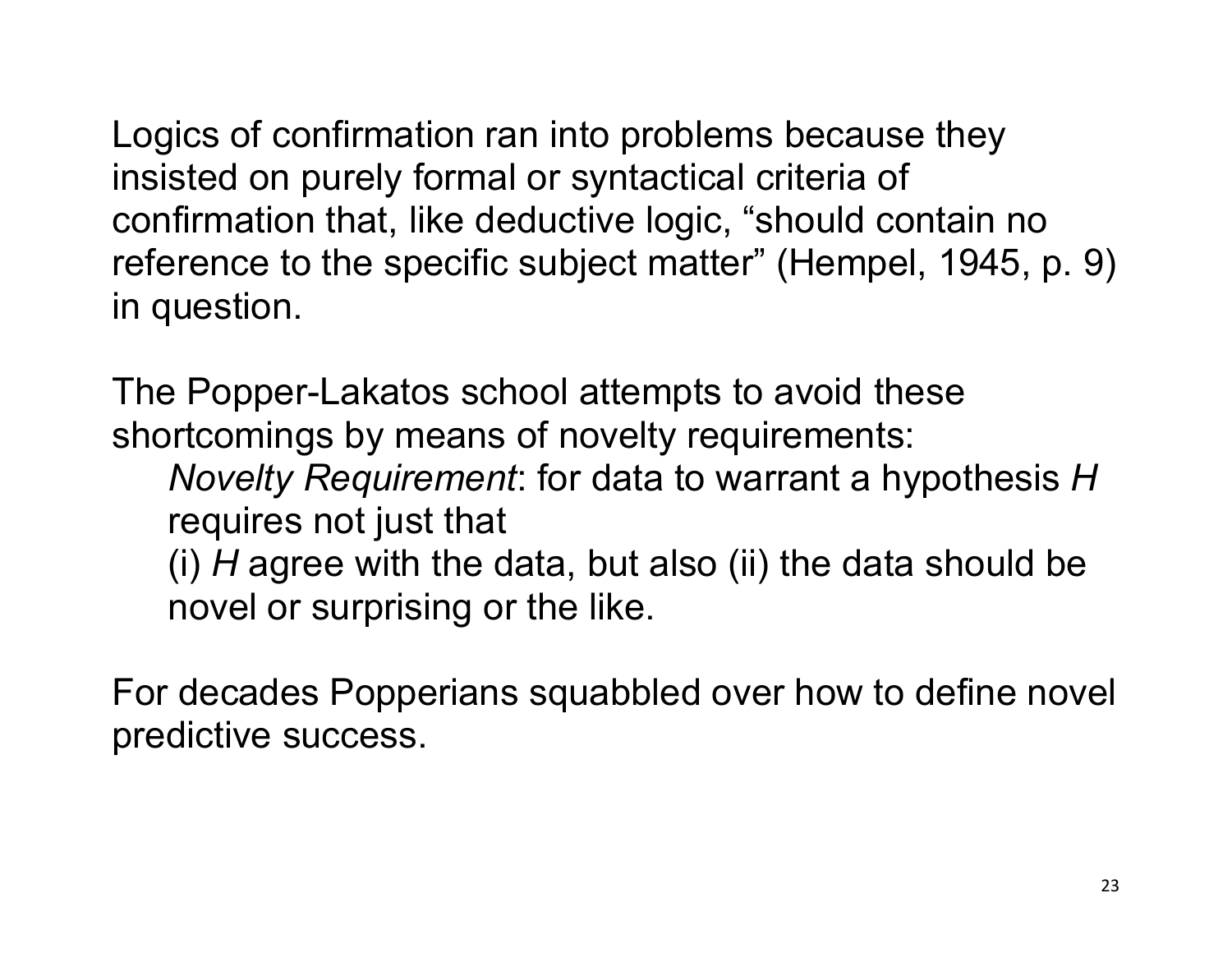#### There's

- *temporal novelty*–the data were not already available before the hypothesis was erected (Popper, early);
- (2) *theoretical novelty*–the data were not already predicted by an existing hypothesis (Popper, Lakatos),
- (3) *use-novelty–*the data were not used to construct or select the hypothesis.

Temporal novelty is untenable: known data (e.g., the perihelion of Mercury, anomalous for Newton) are often strong evidence for theories (e.g., GTR).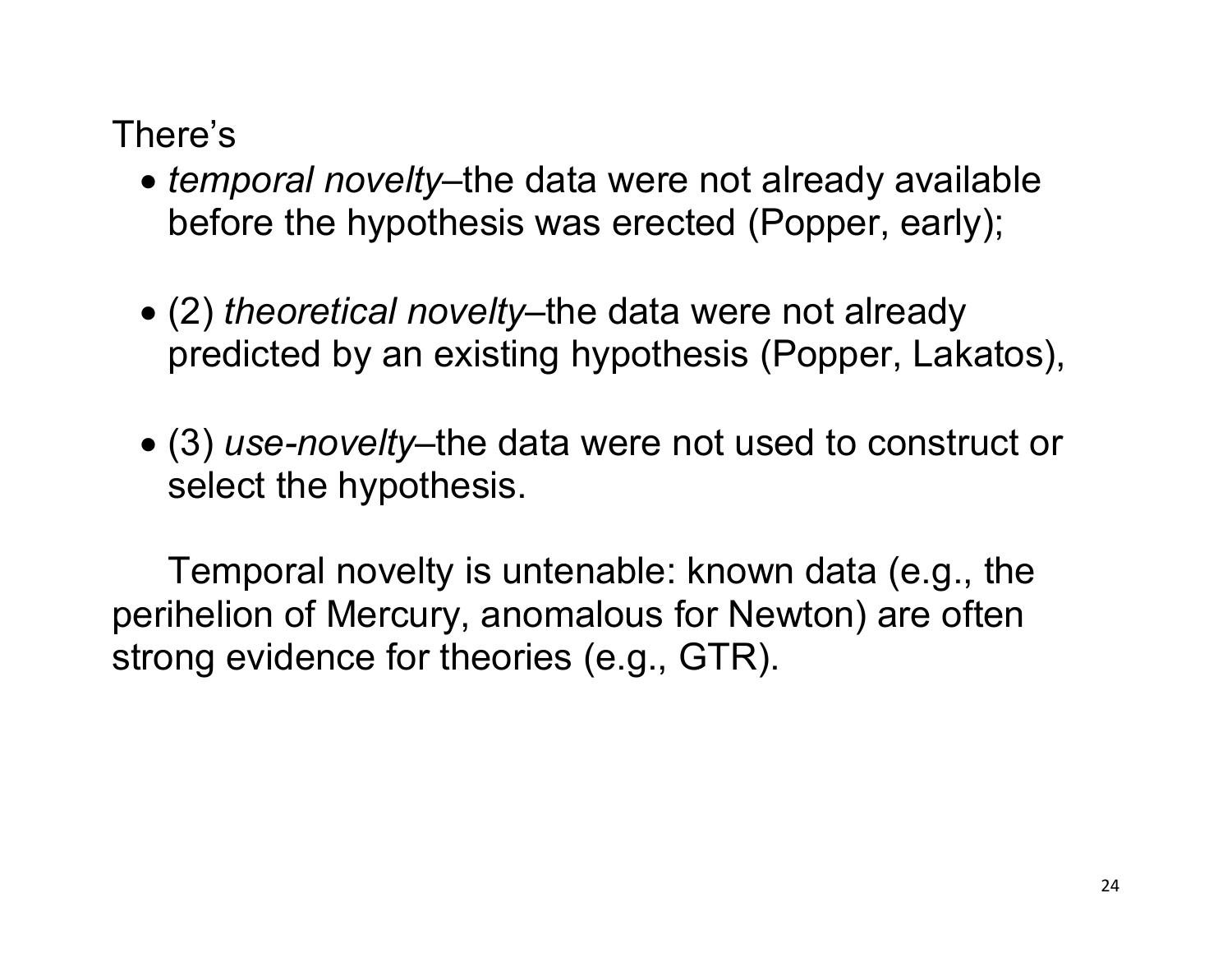Popper ultimately favored theoretical novelty: *H* passes a severe test with *x*, when *H* entails *x*, and *x* is theoretically novel–according to a letter he sent me. (We replace "entails" with something like "accords with".)

However, theoretical novelty, prevents passing *H* with severity, so long as there's already a hypothesis that predicts the data or phenomenon *x* (they're not clear which). John Worrall (1978a, pp. 330-1)

Why should the first hypothesis that explains *x* be better tested?

I take the most promising notion of novelty to be a version of *use-novelty*: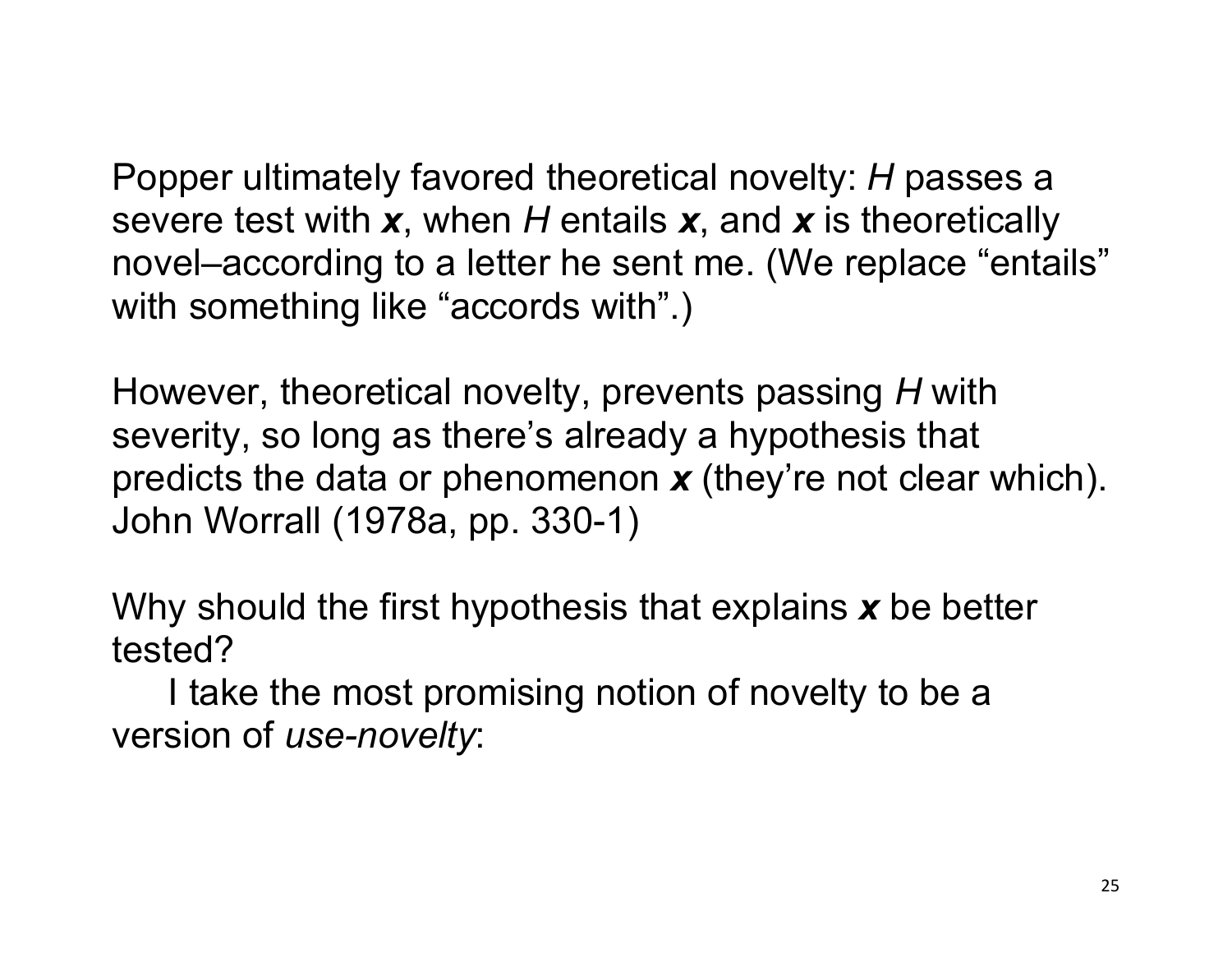*H* passes a test with data *x* severely, so long as *x* was not used to construct *H* (Worrall 1989).

Data can be known, so long as it wasn't used in building *H*, presumably to ensure *H* accords with *x*.

While the idea is in sync with the error statistical admonishment against "peeking at the data" and finding your hypothesis in the data–it's far too vague as it stands.

Watching this debate unfold in philosophy, I realized none of the notions of novelty were either sufficient or necessary for a good test (Mayo 1991).

There is as much opportunity for bias to arise in interpreting or selectively reporting results, with a known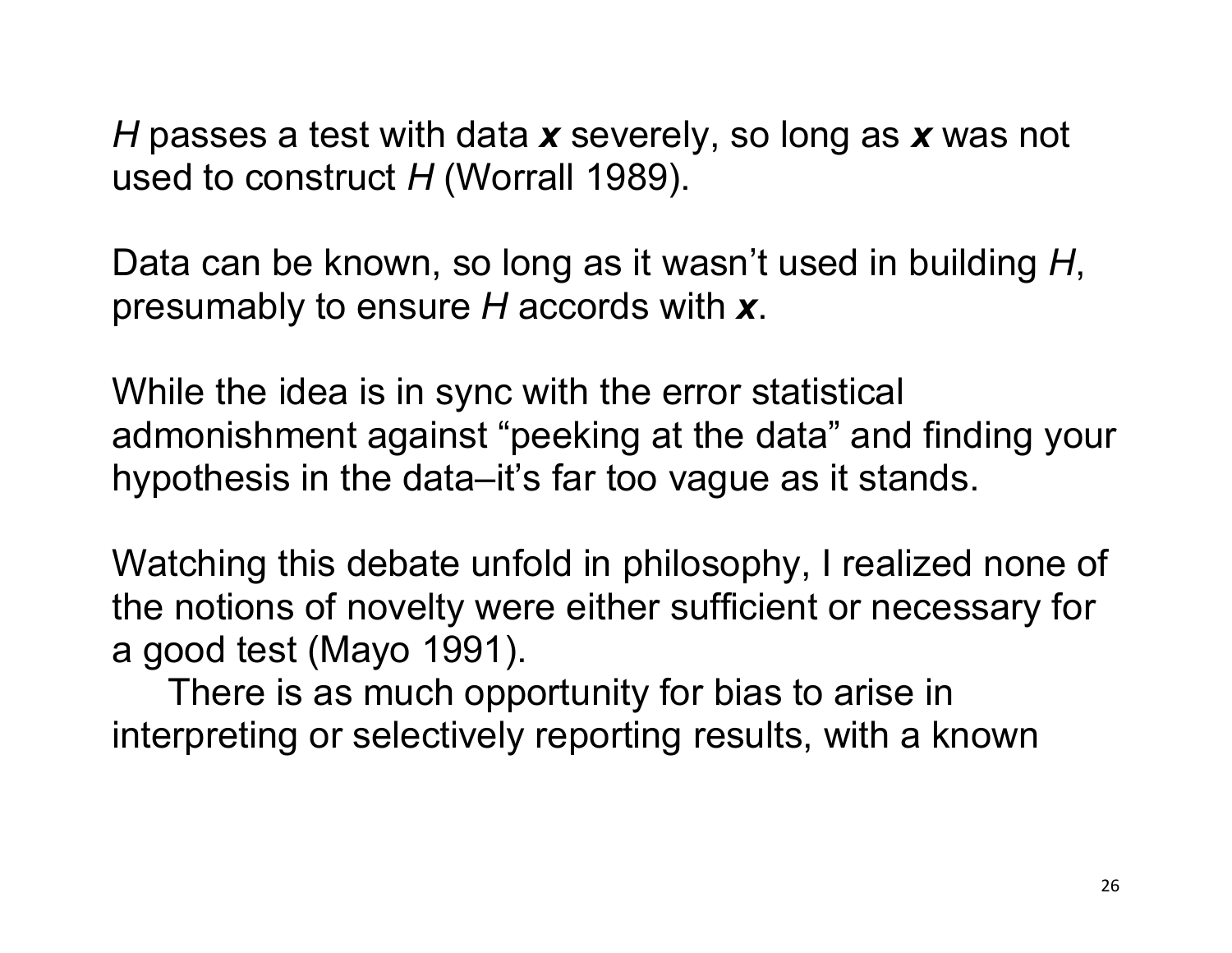hypothesis, as there is in starting with data and artfully creating a hypothesis.

- Nor is violating use-novelty a matter of the implausibility of *H*.
- On the contrary, popular psychology thrives by seeking to explain results by means of hypotheses expected to meet with approval, at least in a given political tribe.
- Preregistration of the detailed protocol is supposed to cure this. (We come back to this.)

Should use-novelty be *necessary* for a good test?

Violations of use-novelty need not be pejorative.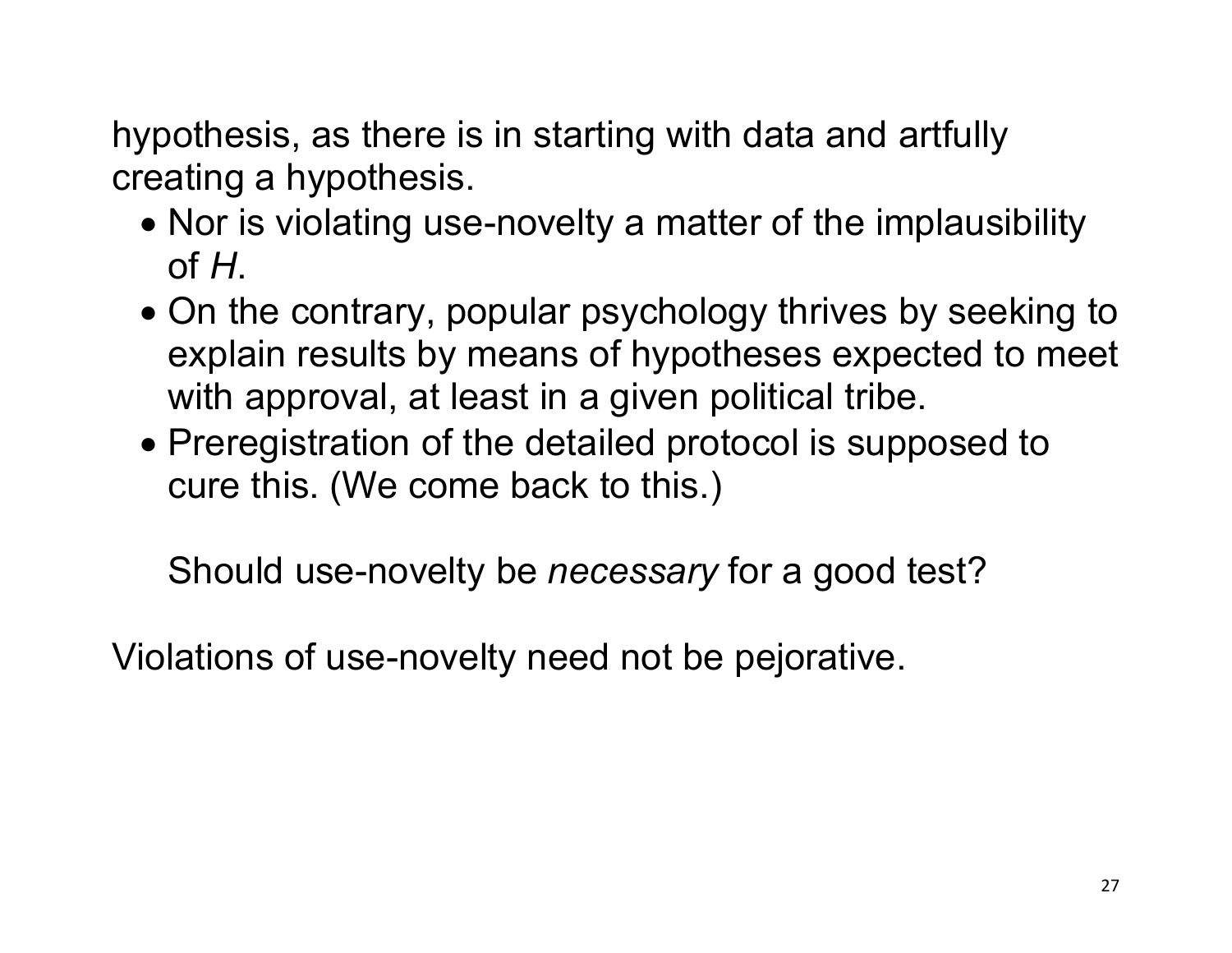A trivial example: count all the people in the room and use it to fix the parameter of the number in the room.

- think of confidence intervals: we use the data to form the interval estimate; the same data warrant the hypothesis constructed!
- Likewise using the same data to arrive at and test assumptions of statistical models can be entirely reliable.
- What matters is not novelty, in any of the senses, but severity in the error statistical sense.